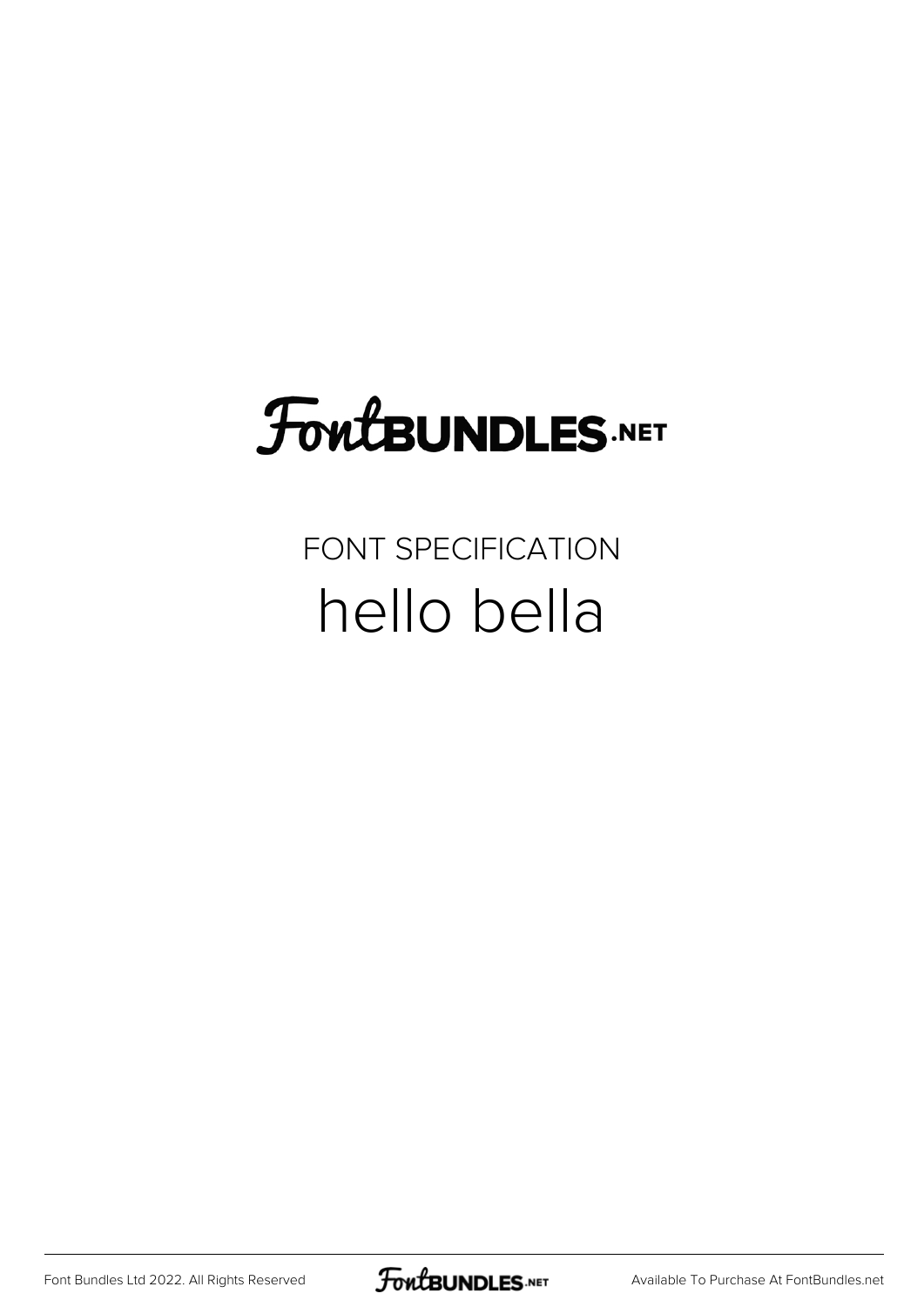#### hello bella - Regular



Lowercase Characters

i i kl mopg **Numbers** 

23456789

Punctuation and Symbols  $\frac{0}{0}$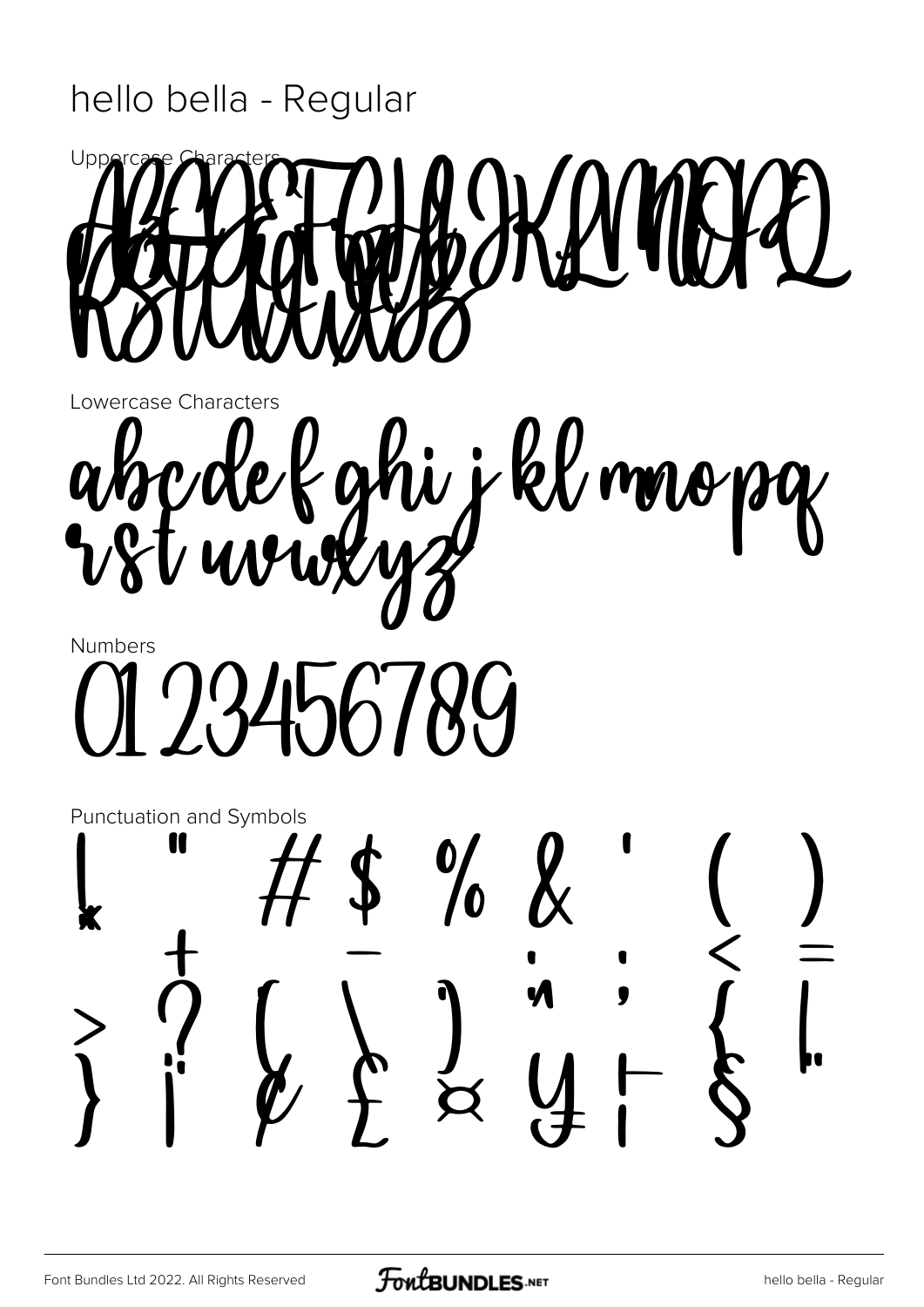

AAAĀÄAAAV  $\{ \hat{f}, \hat{f}, \hat{f} \}$   $\{ \hat{f}, \hat{f} \}$ QQQQA ØUU  $\ddot{U}/\ddot{U}/\ddot{U}$   $\rho$   $\ddot{\alpha}$   $\ddot{\alpha}$   $\ddot{\alpha}$ ä å æ ç è é ê ë i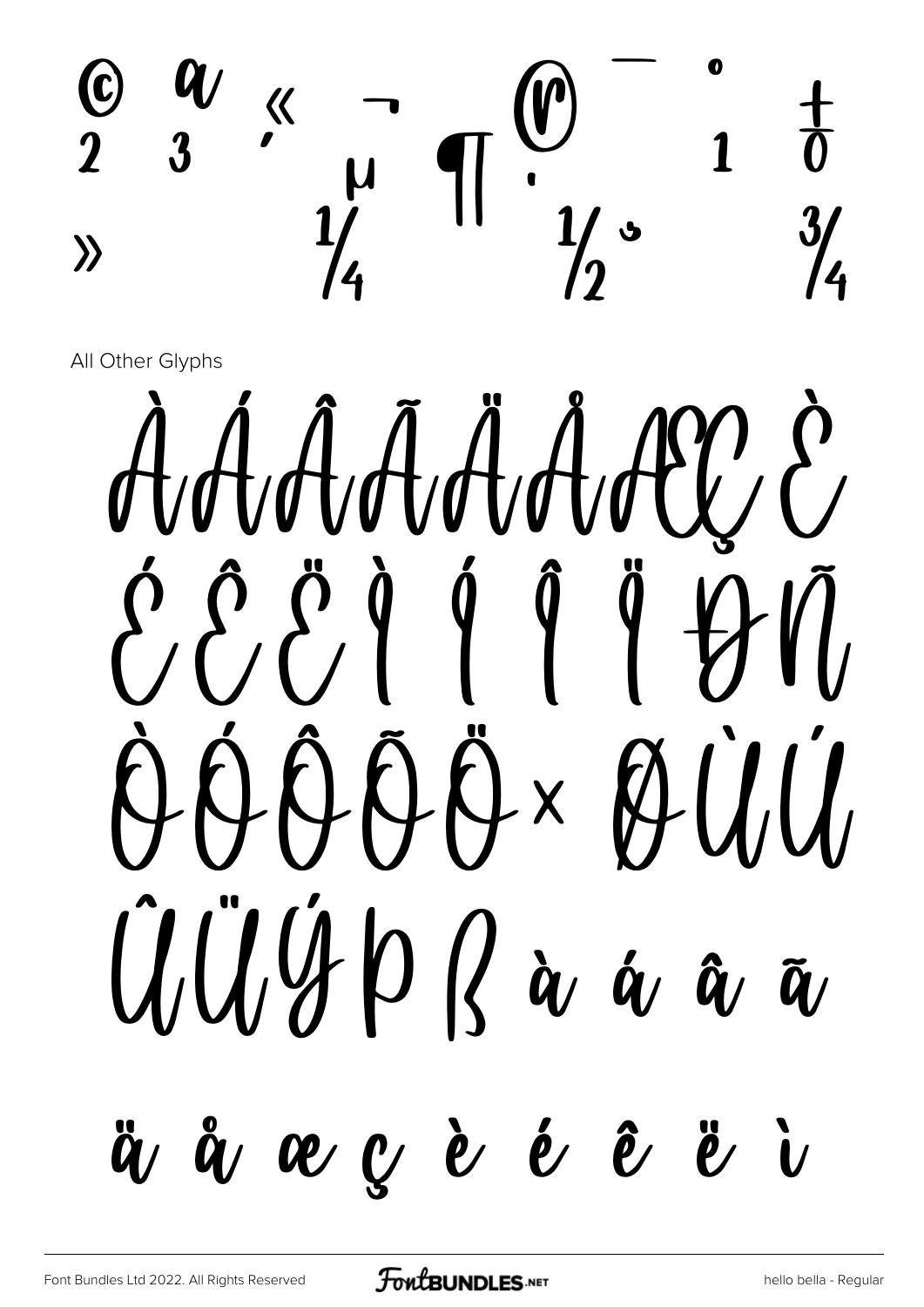UÛÜ DÃND Ó Ô  $\frac{1}{2}$  or in the set of the set of the set of the set of the set of the set of the set of the set of the set of the set of the set of the set of the set of the set of the set of the set of the set of the set of the set



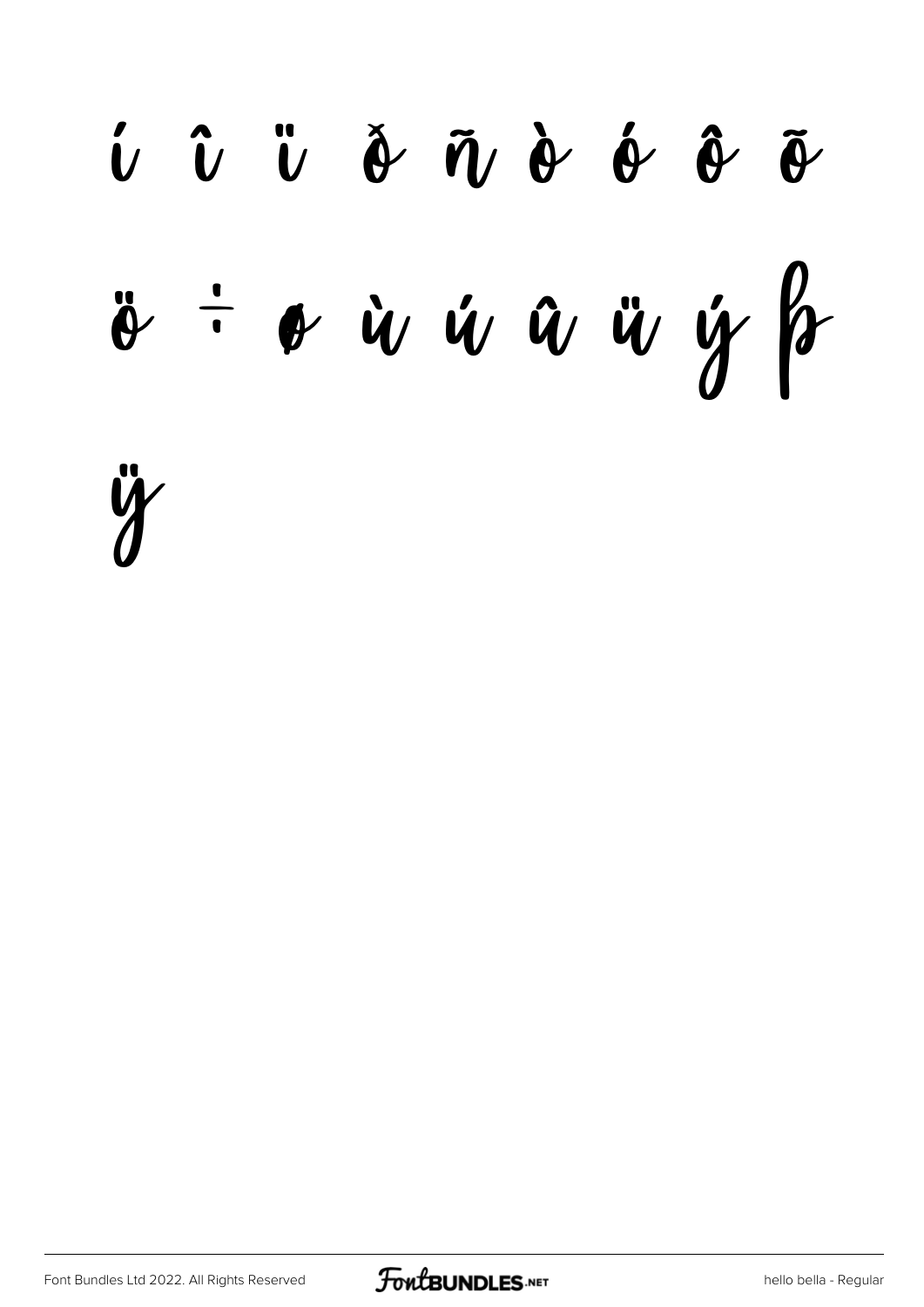#### hello bella bold - Bold



Lowercase Characters

kl mapy j, j **Numbers** 

6789

Punctuation and Symbols  $\boldsymbol{k}$  $\frac{1}{6}$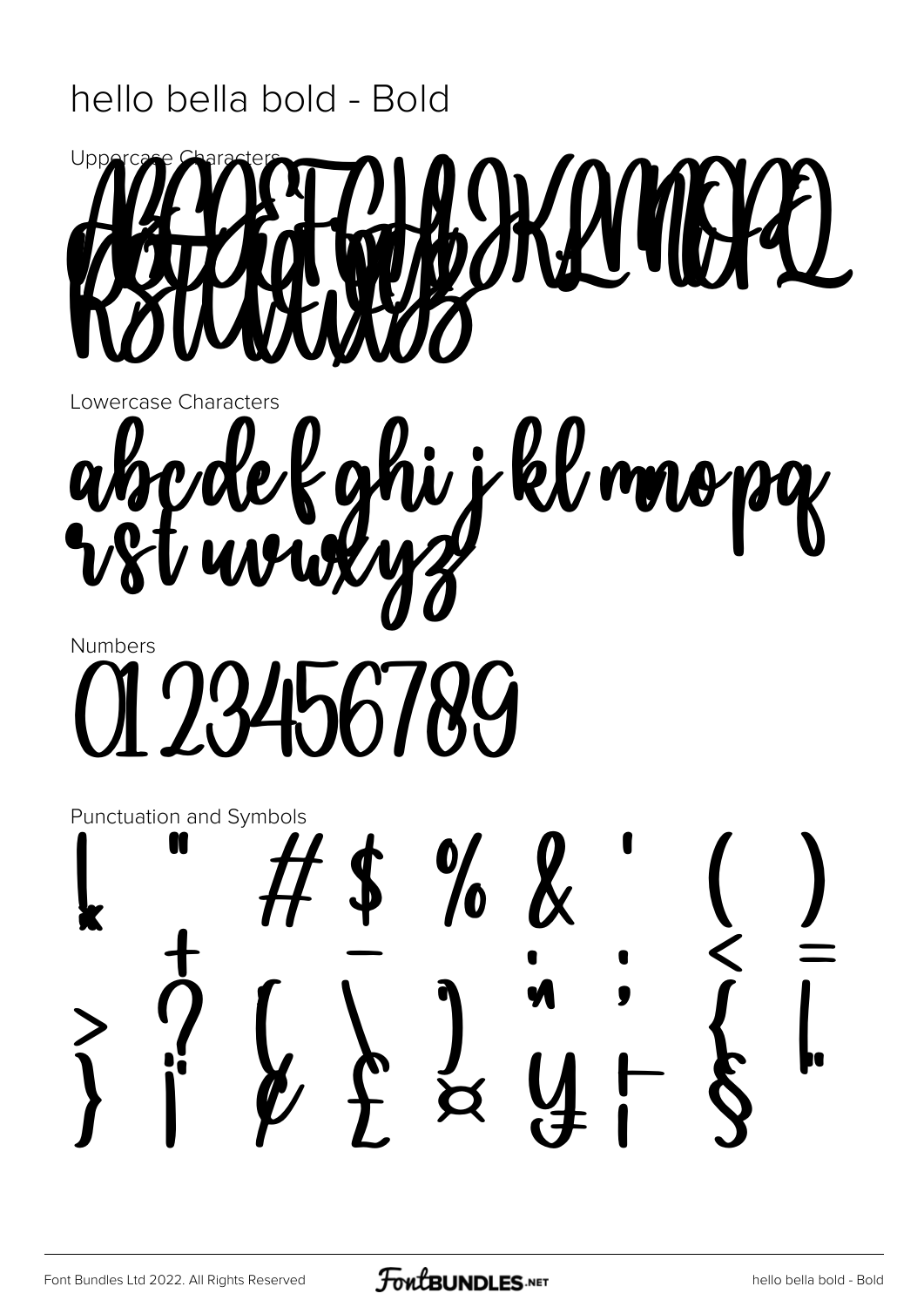

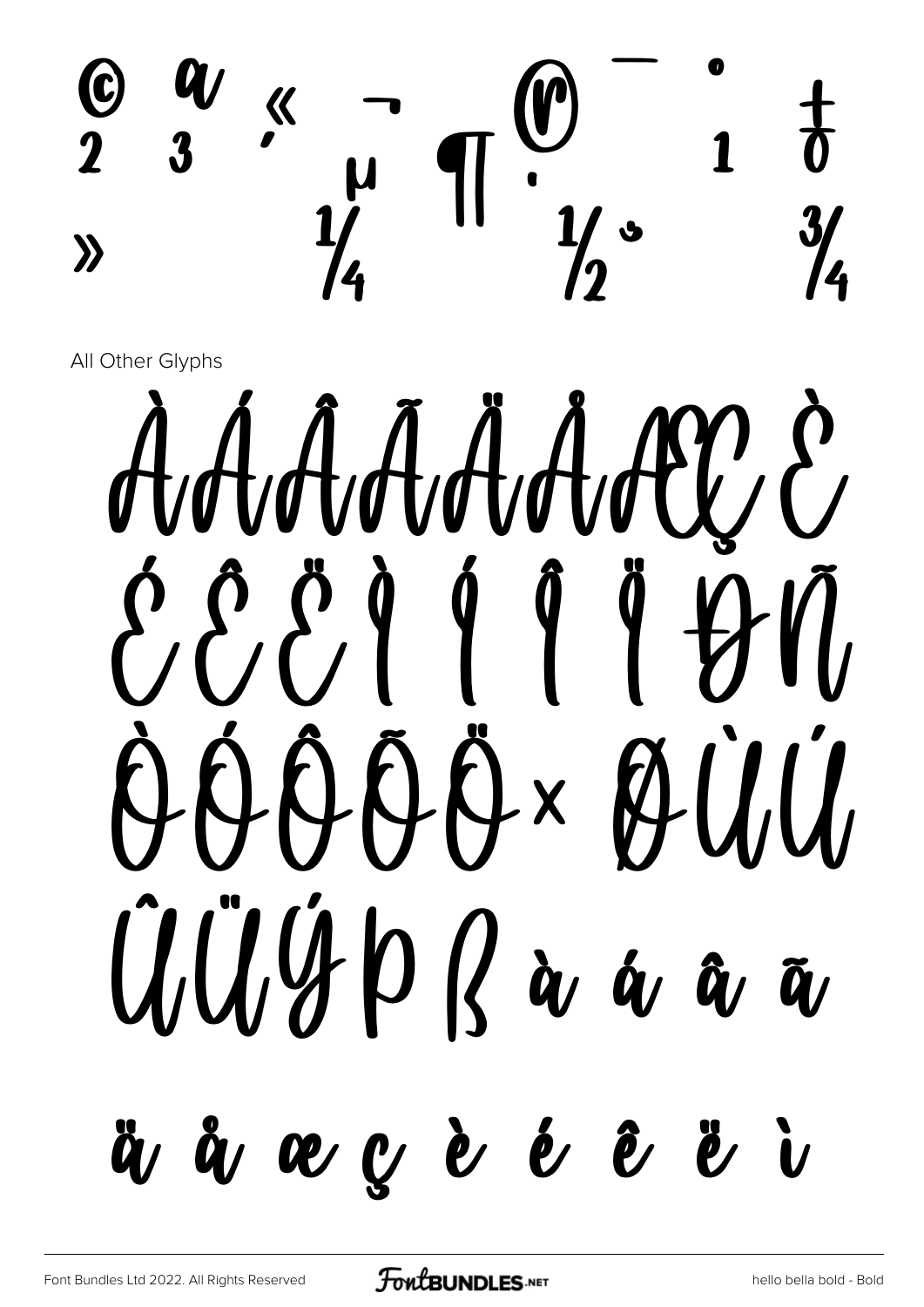

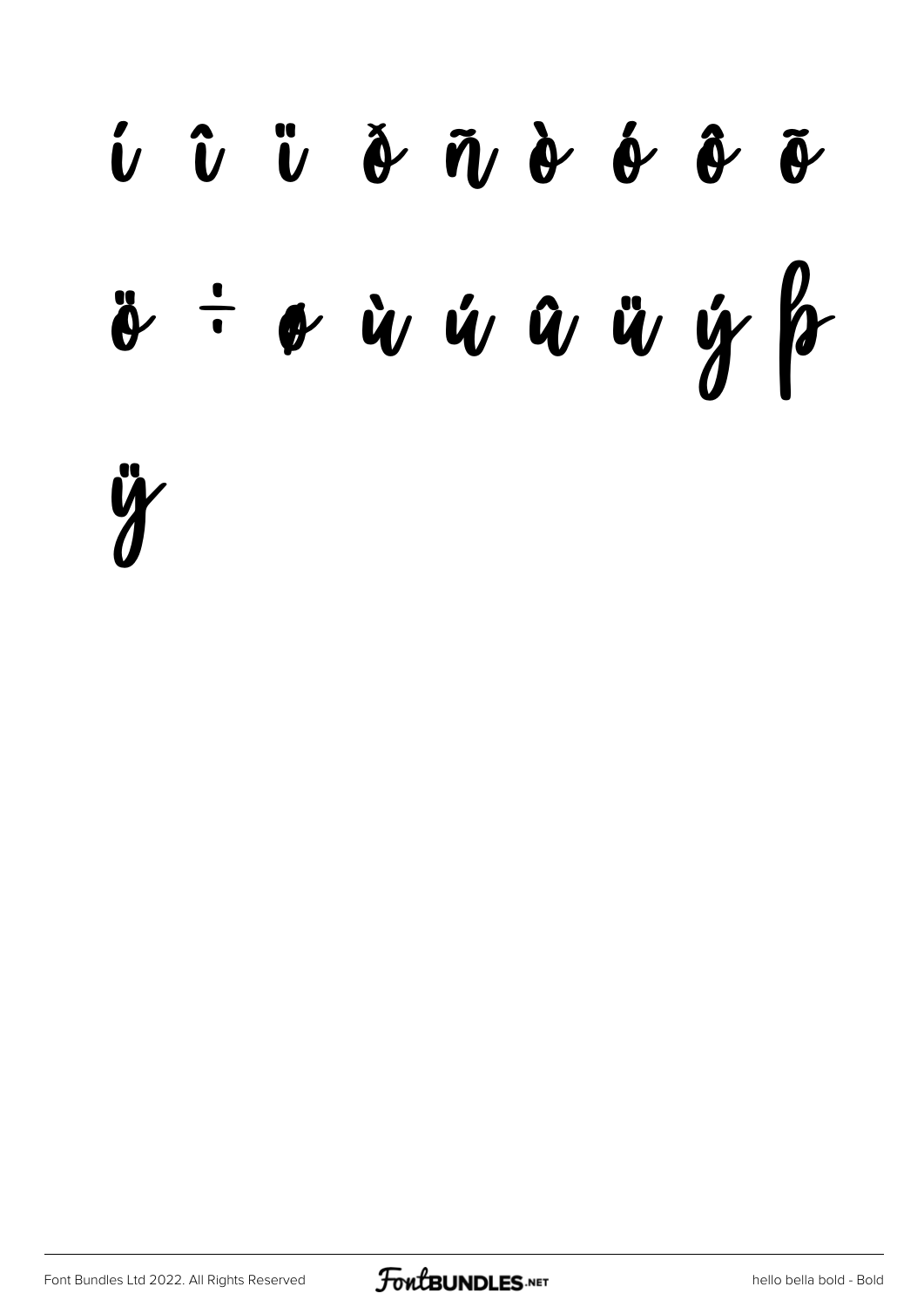#### hello bella bold italic - Regular



Lowercase Characters

hi i klmopg ak



Punctuation and Symbols

 $\frac{\partial}{\partial \theta}$  $\frac{1}{2}$  $\bigcup_{\ell}\bigcup_{\mathsf{X}}\bigcup_{\mathsf{X}}$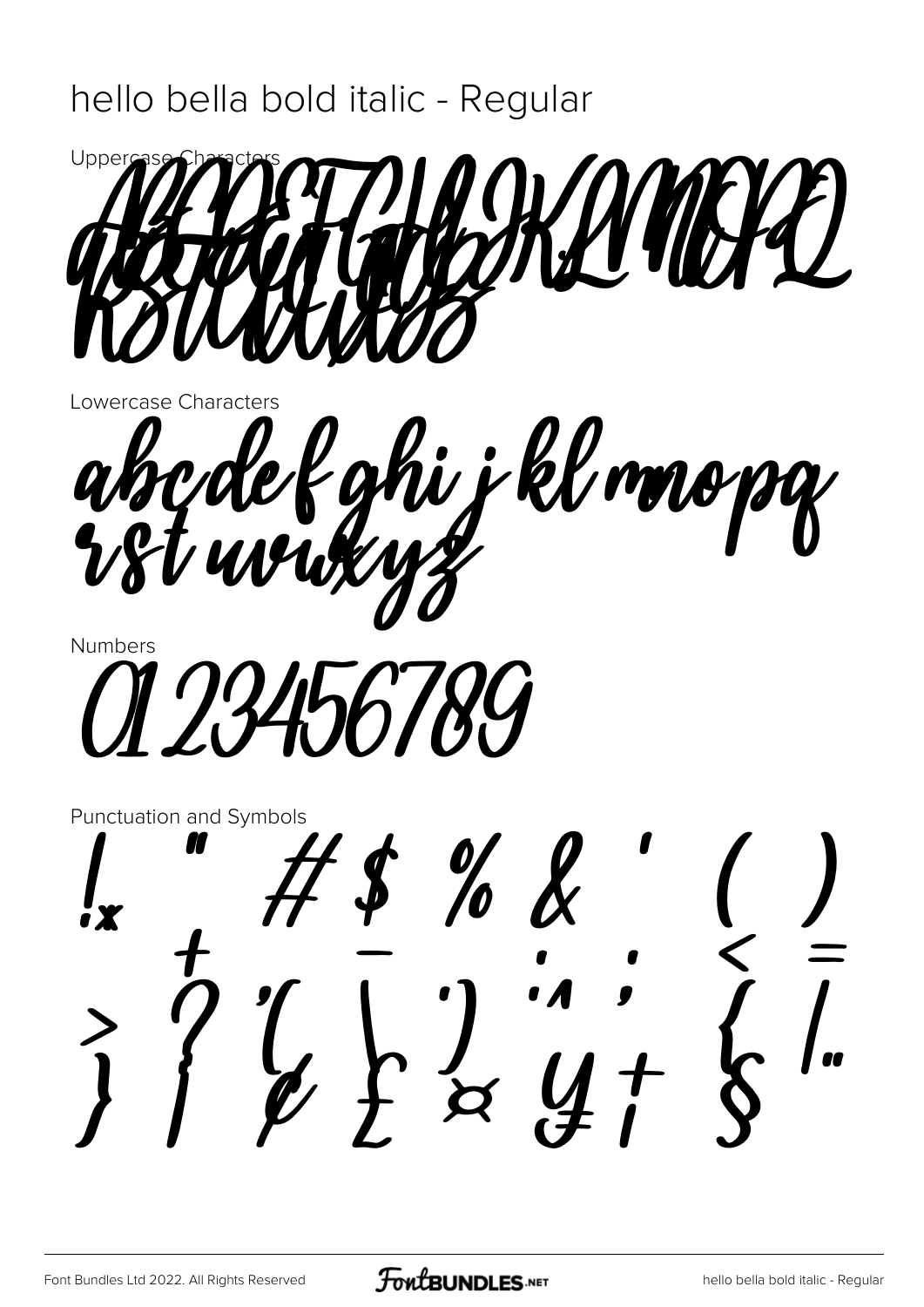$1<sup>1</sup>$  $\frac{3}{4}$  $\lambda$ 

AAAAAAAW 88999999 QQQQQxQUU UIUHDRà a a ä å æ ç è é ê ë i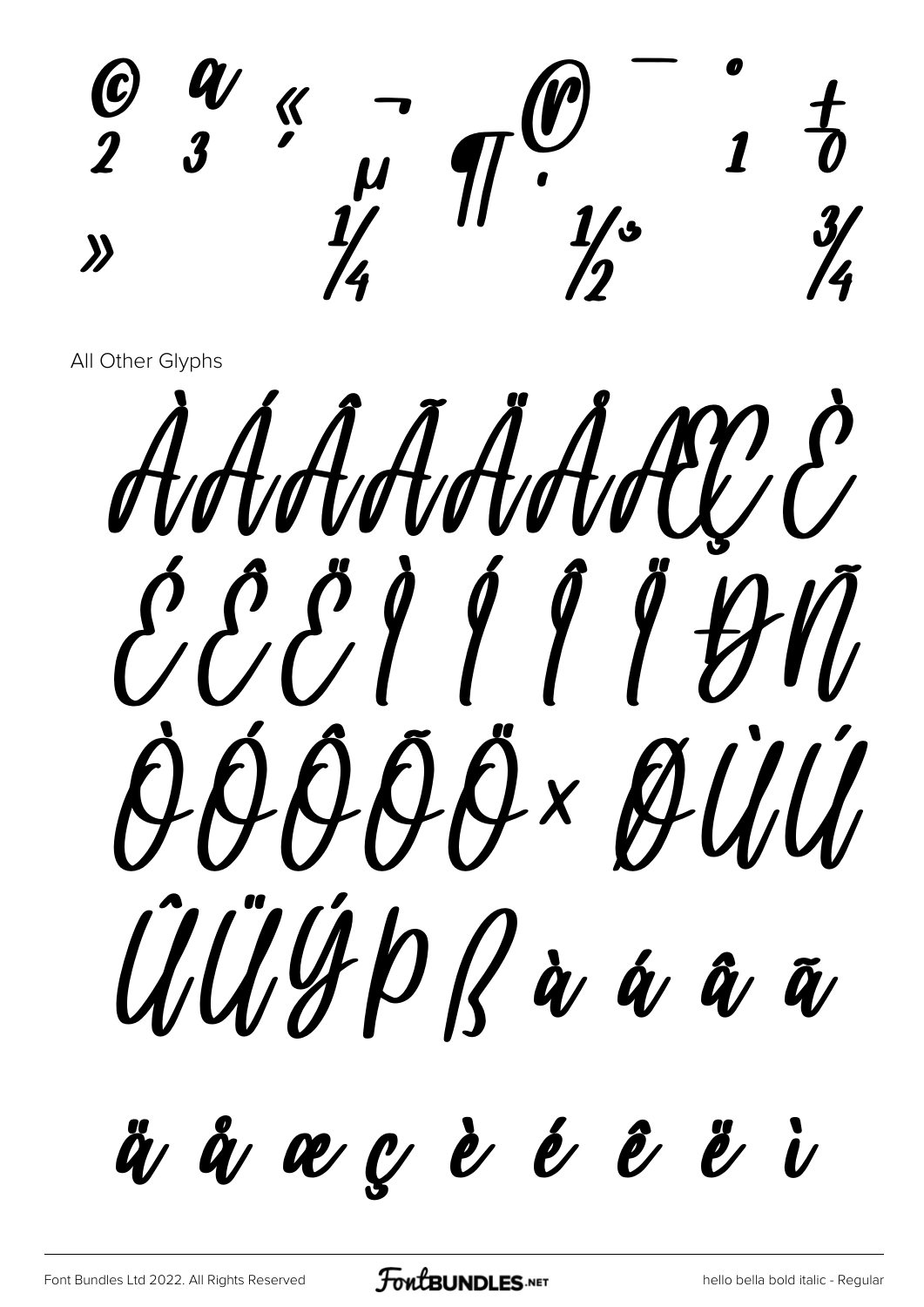*í î ï ð ñ ò ó ô õ ö ÷ ø ù ú û ü ý þ*

*ÿ*

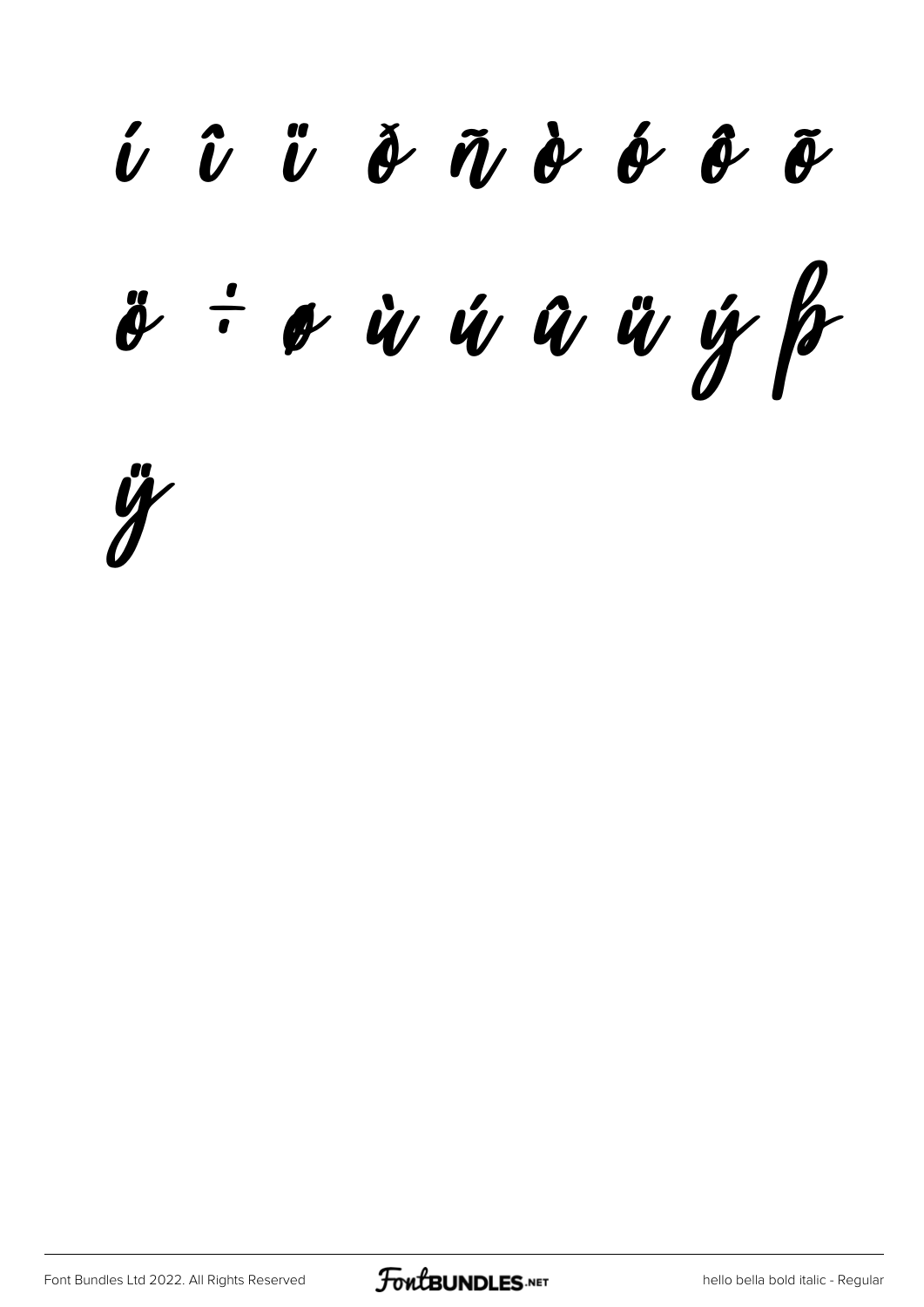#### hello bella italic - Regular



Lowercase Characters

hi j kl mnopy ak<br>Vs  $\frac{\partial}{\partial x}$ 



Punctuation and Symbols

 $\frac{0}{0}$  $\overline{\begin{matrix} 1 & 1 \\ 1 & 1 \end{matrix}}$  $\mathcal{L}_{\ell}$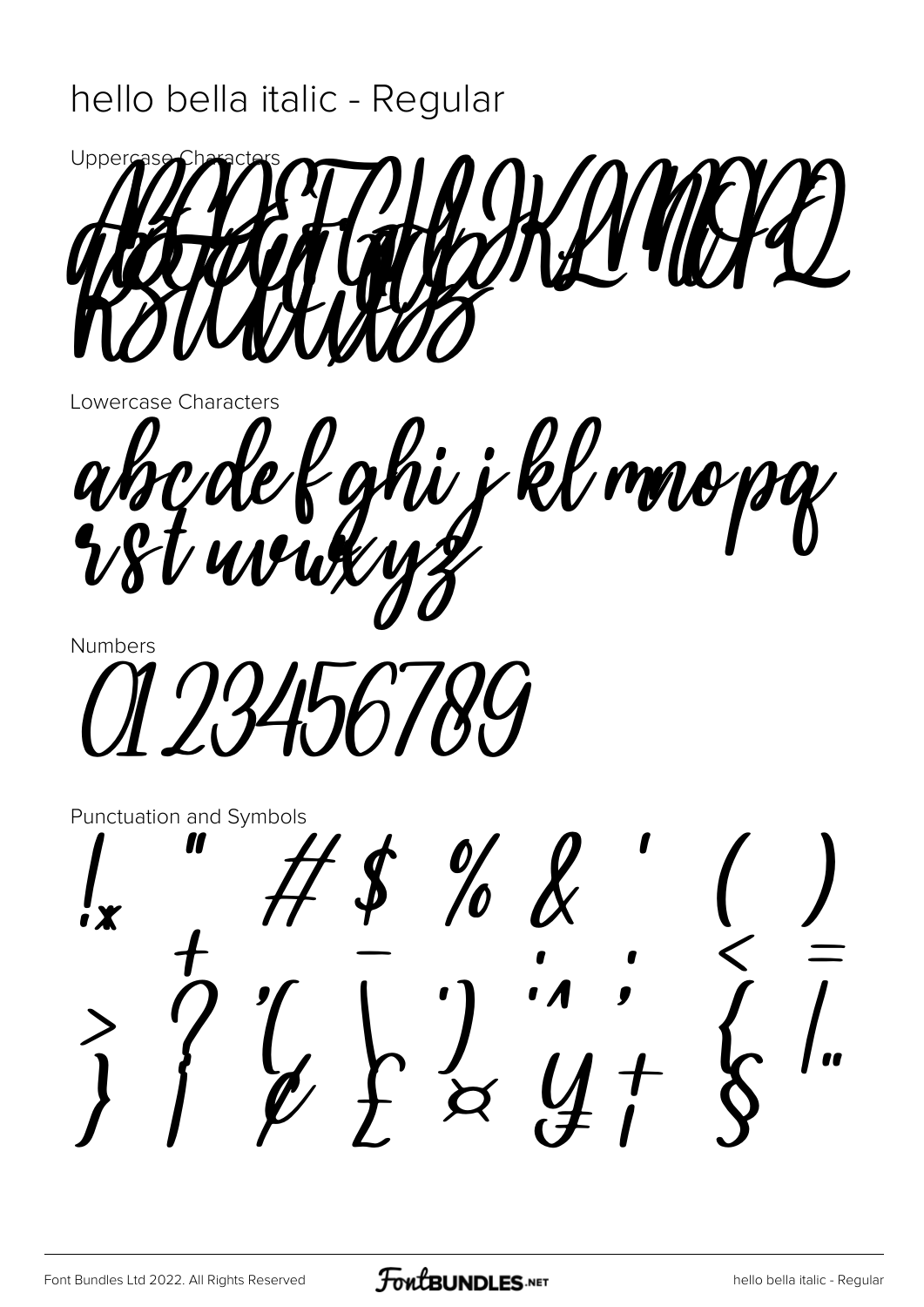$1\frac{f}{\theta}$  $\frac{3}{4}$  $\left\langle \right\rangle$ 

AAAAAAAECC CCC/11141 OQOQX ØUU all/GpRà a â a

ä å æ ç è é ê ë i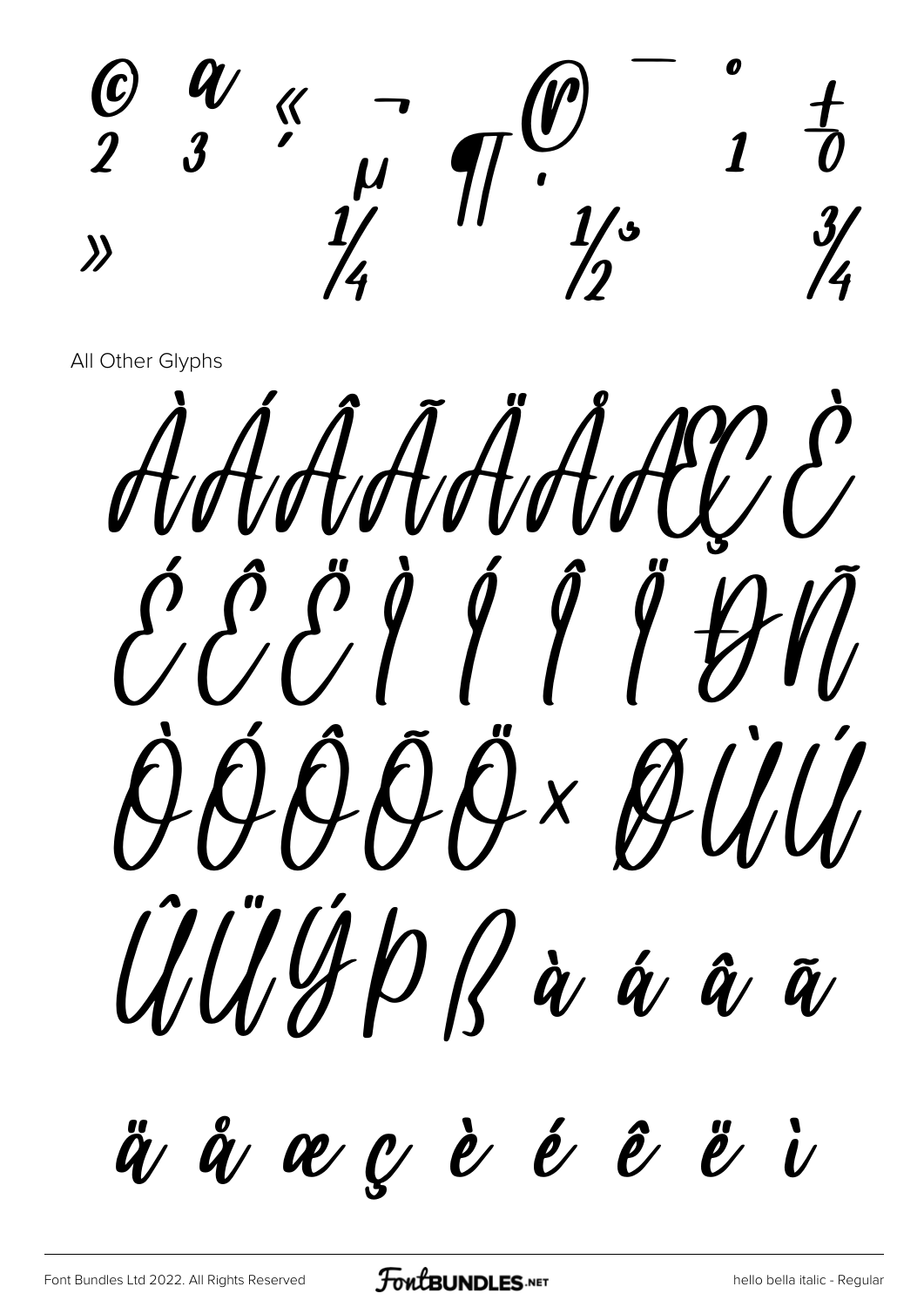*í î ï ð ñ ò ó ô õ ö ÷ ø ù ú û ü ý þ*

*ÿ*

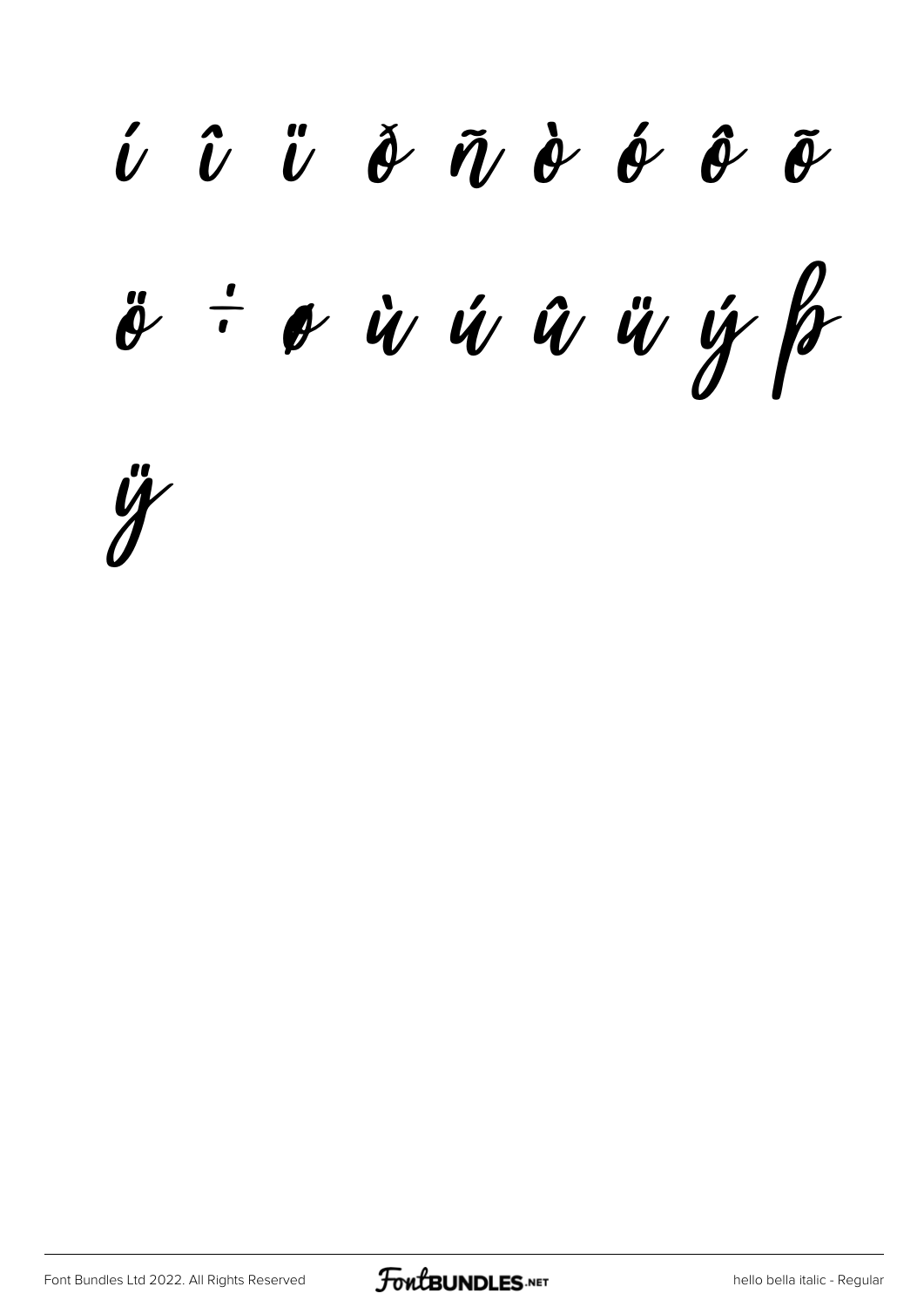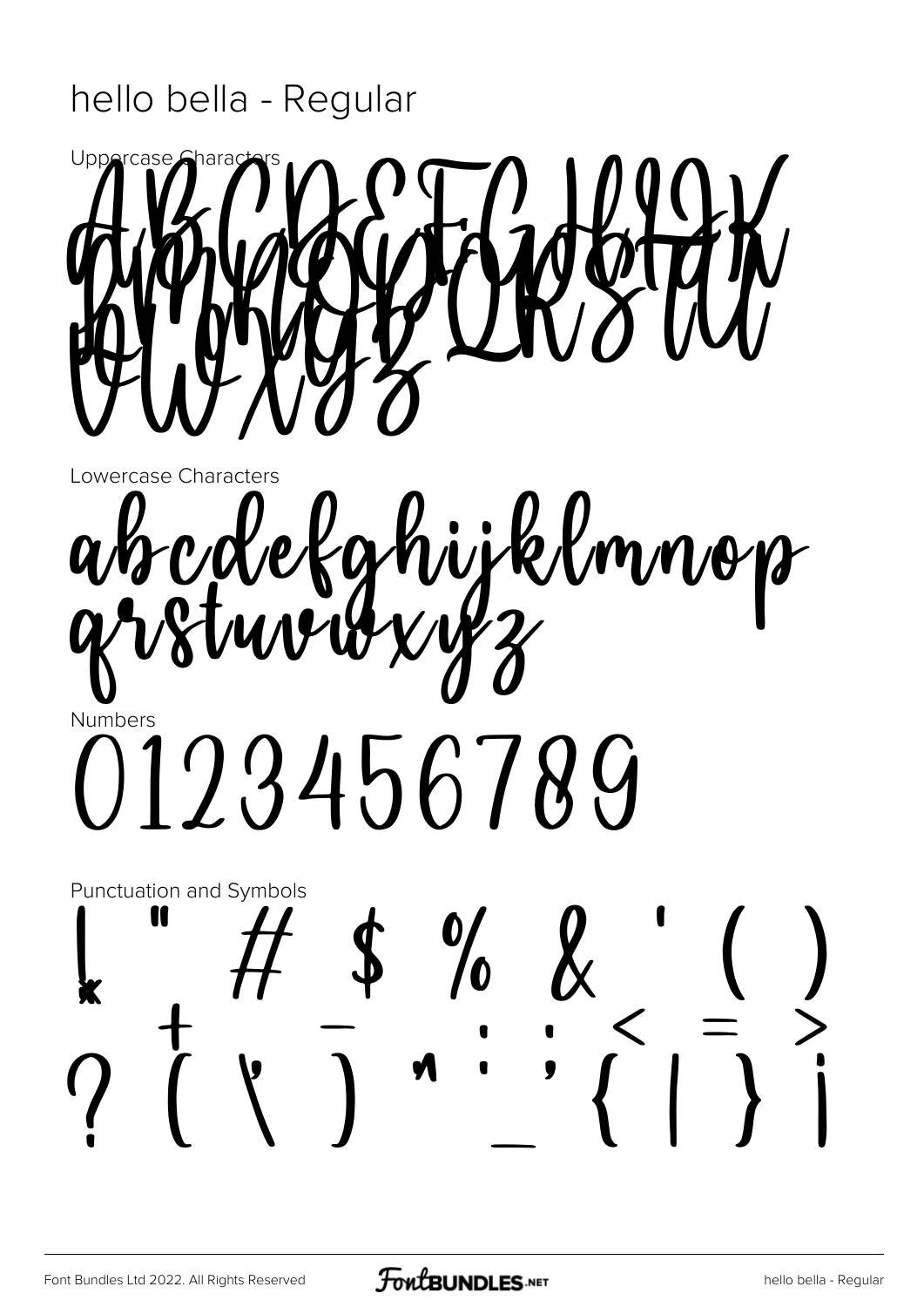

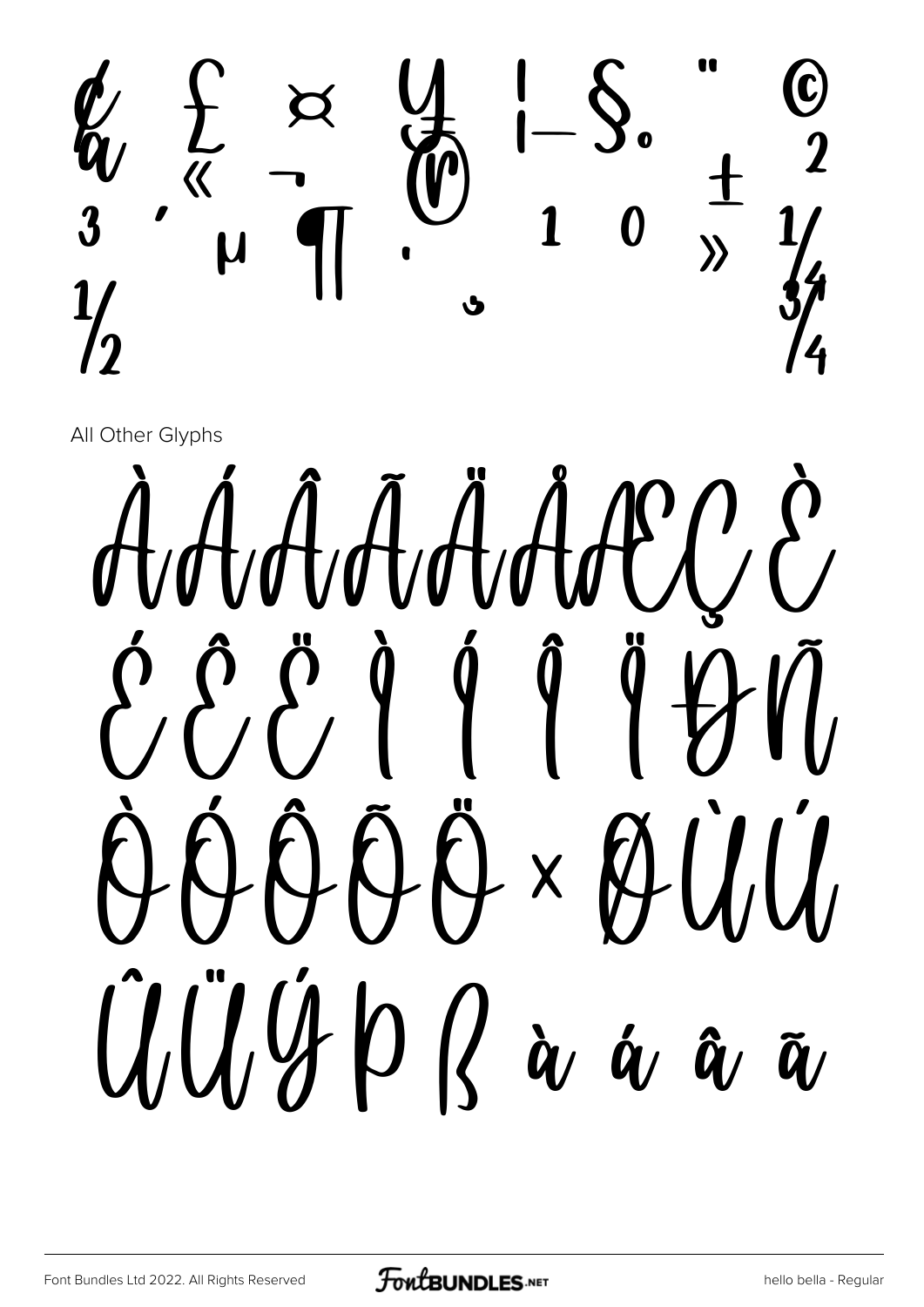ä å æ ç è é ê ë i  $\hat{U}$   $\hat{U}$   $\hat{U}$   $\hat{\theta}$   $\hat{\theta}$   $\hat{\theta}$   $\hat{\theta}$   $\hat{\theta}$  $\tilde{\theta}$  $\boldsymbol{\phi}$  is  $\boldsymbol{\psi}$  is  $\boldsymbol{\psi}$  if  $\boldsymbol{\psi}$  $\ddot{\theta}$  $\mathbf o$ 11  $\bullet$ l. 66  $\downarrow$  $\rightarrow$  $\bigg\langle$  $\angle$  F f Pts f, Ne TM  $\partial$  $\Delta$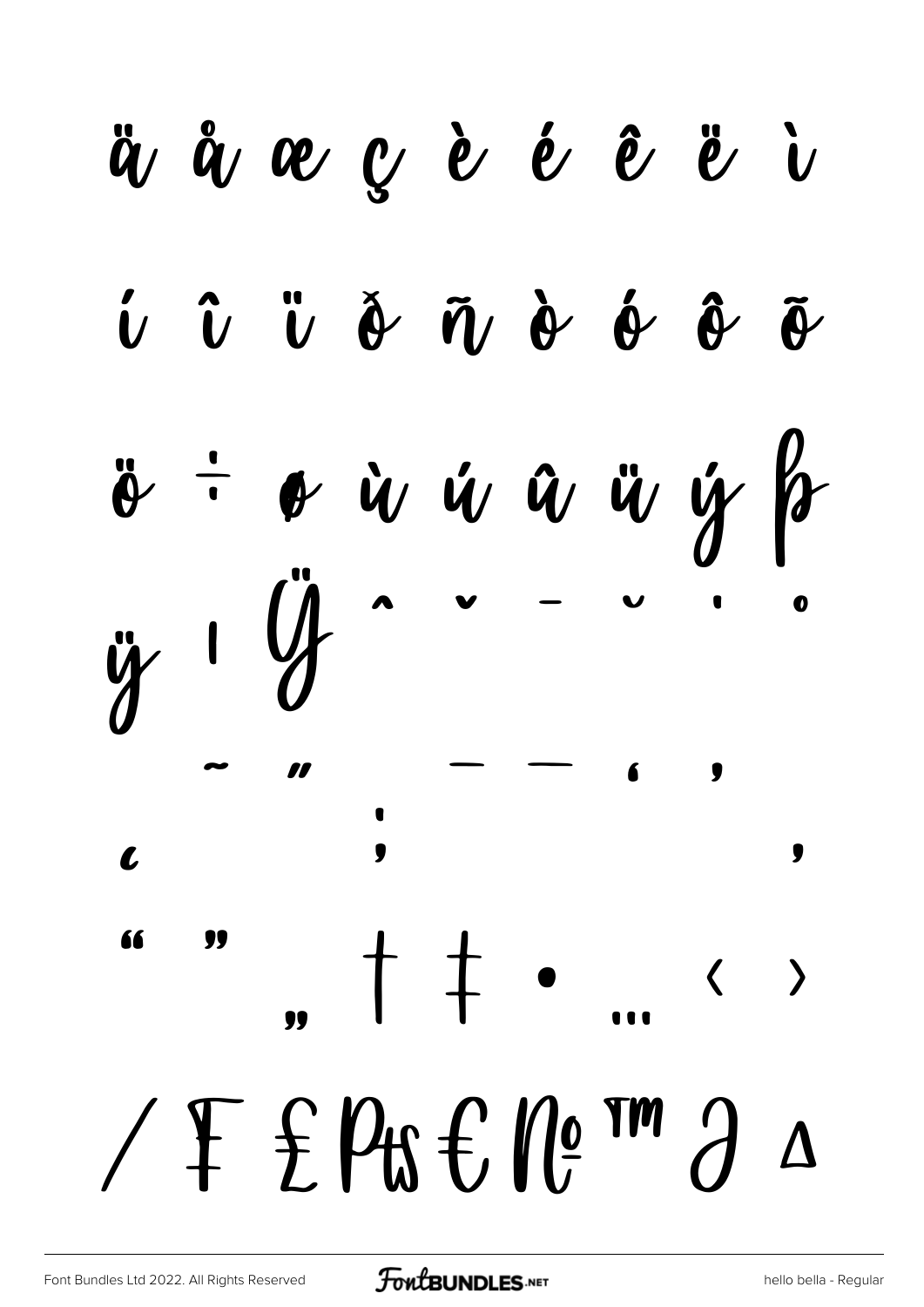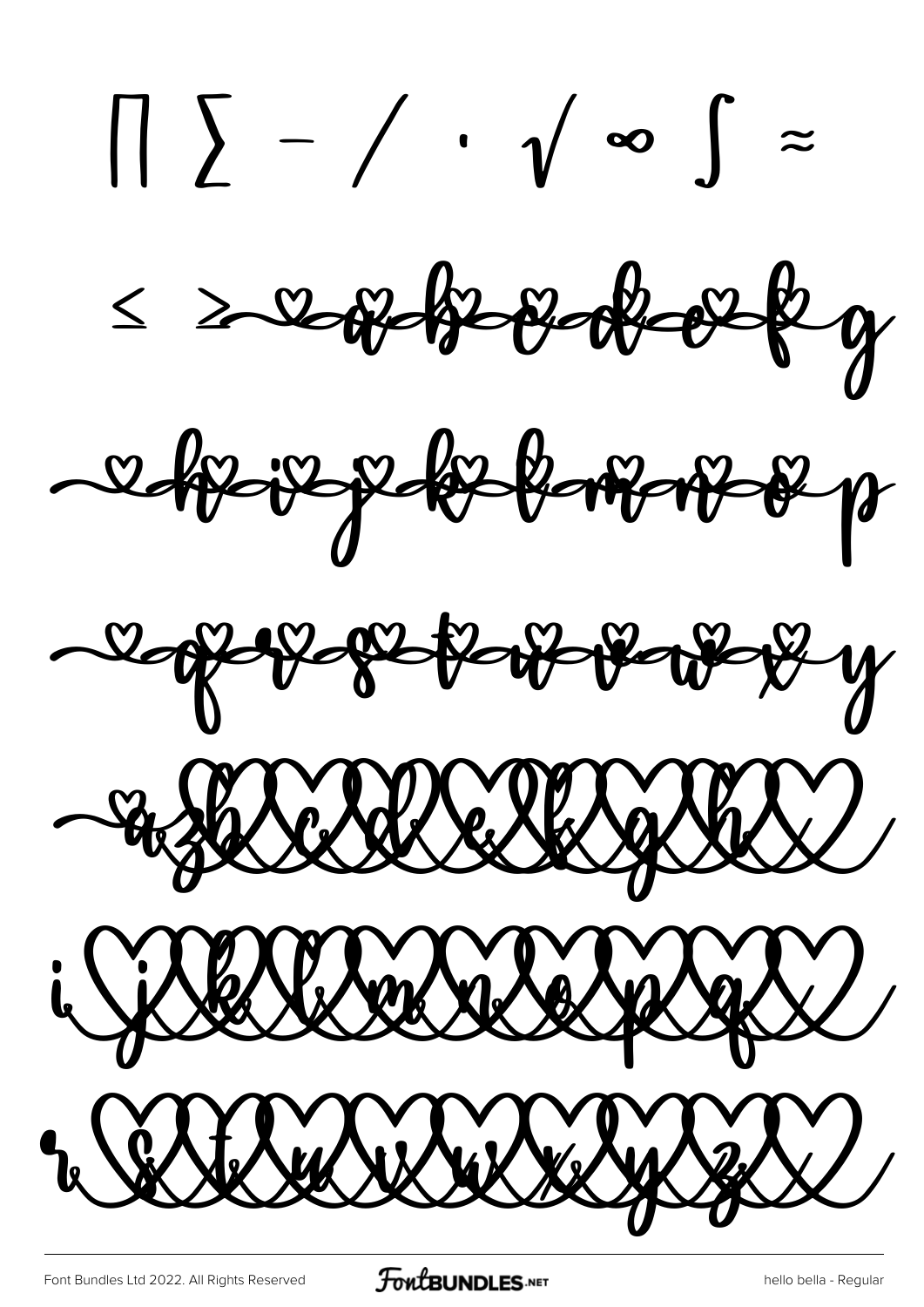



# th tt & Whiligrip pr  $8\nu$ gr zrdbzzyzi+zgr/z Information

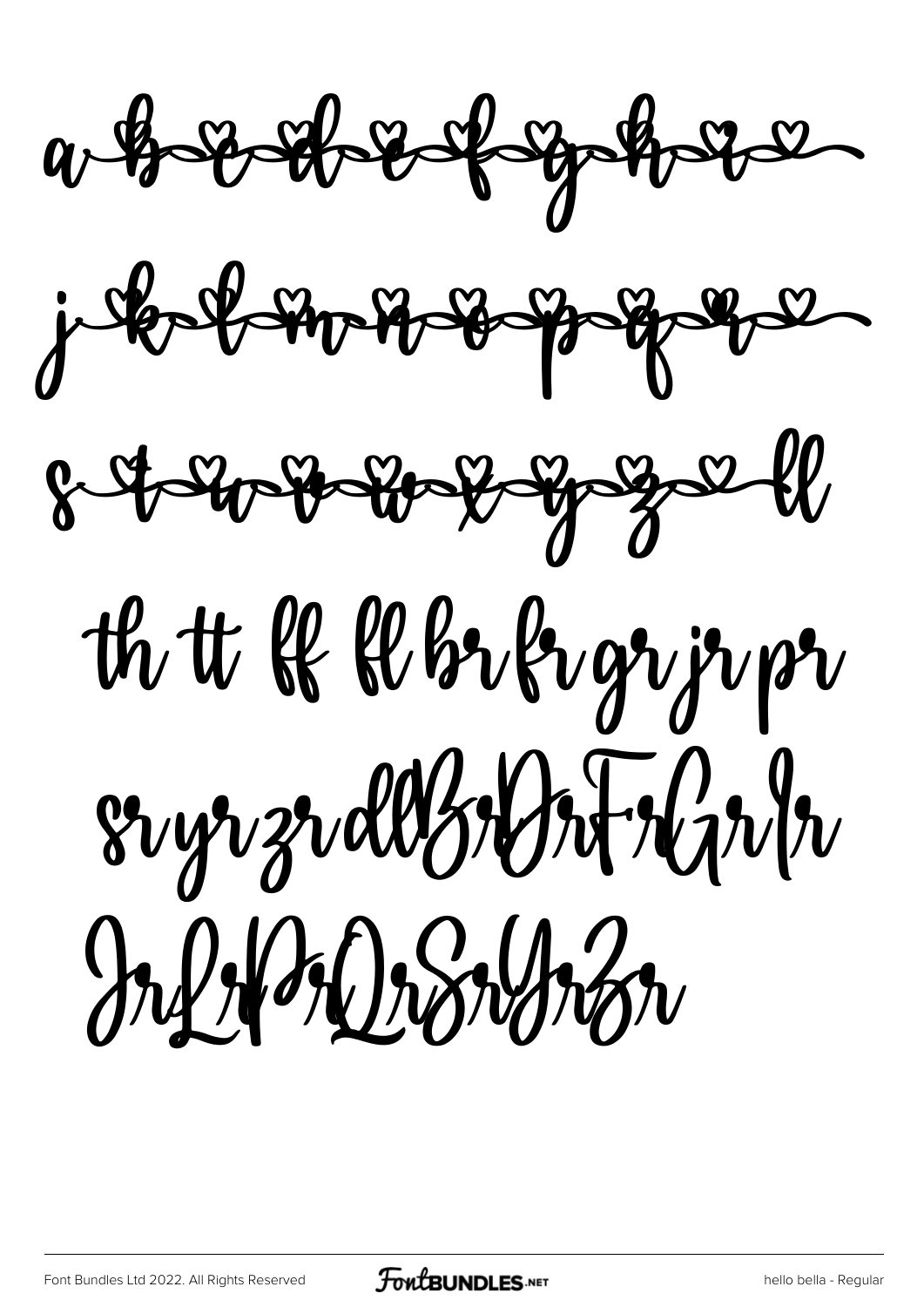#### hello bella bold - Bold



Lowercase Characters

### rdekahijklmno Numbers 0123456789

## **Punctuation and Symbols**  $\frac{1}{6}$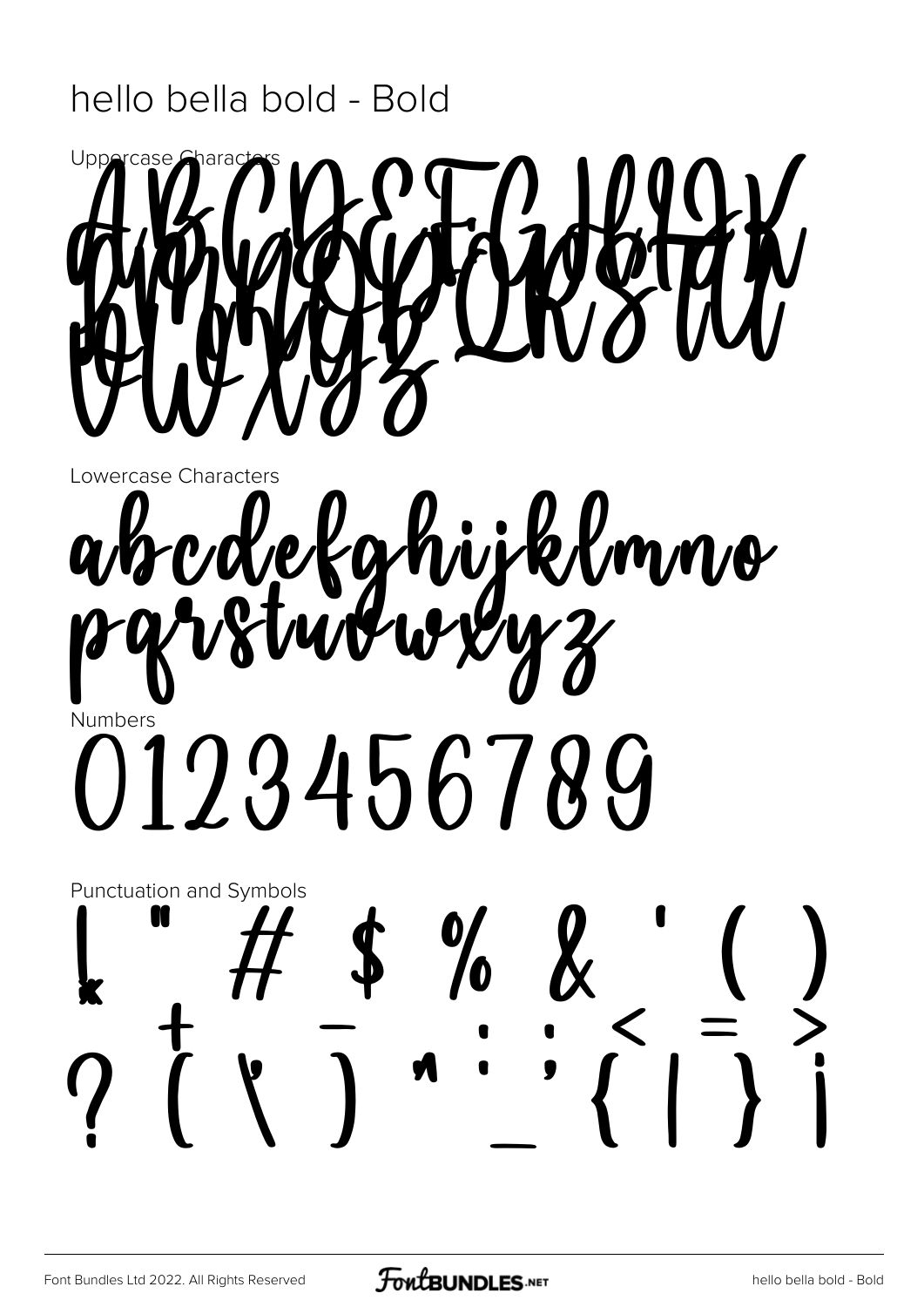

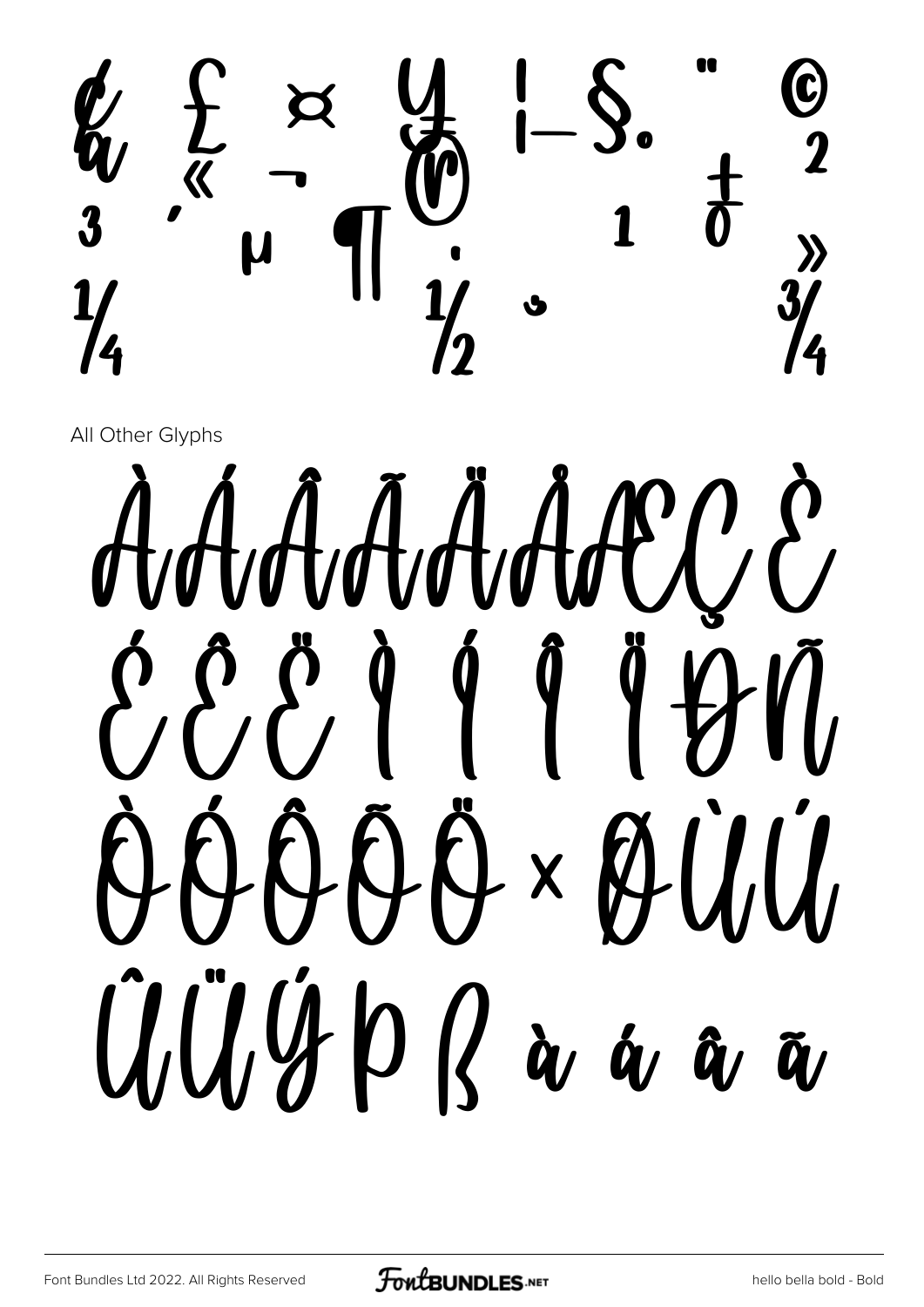ävåvægèéê ë  $\hat{U}$   $\hat{U}$   $\hat{U}$   $\hat{\Phi}$   $\hat{U}$   $\hat{\Phi}$   $\hat{\Phi}$   $\hat{\Phi}$  $\tilde{\theta}$ o ù ú û ü ý þ Œ  $\bullet$ 71  $\downarrow$  $\mathsf T$  $\rightarrow$  $\blacklozenge$  $\angle$  F f Pts f, Ne  $m \partial$  $\Delta$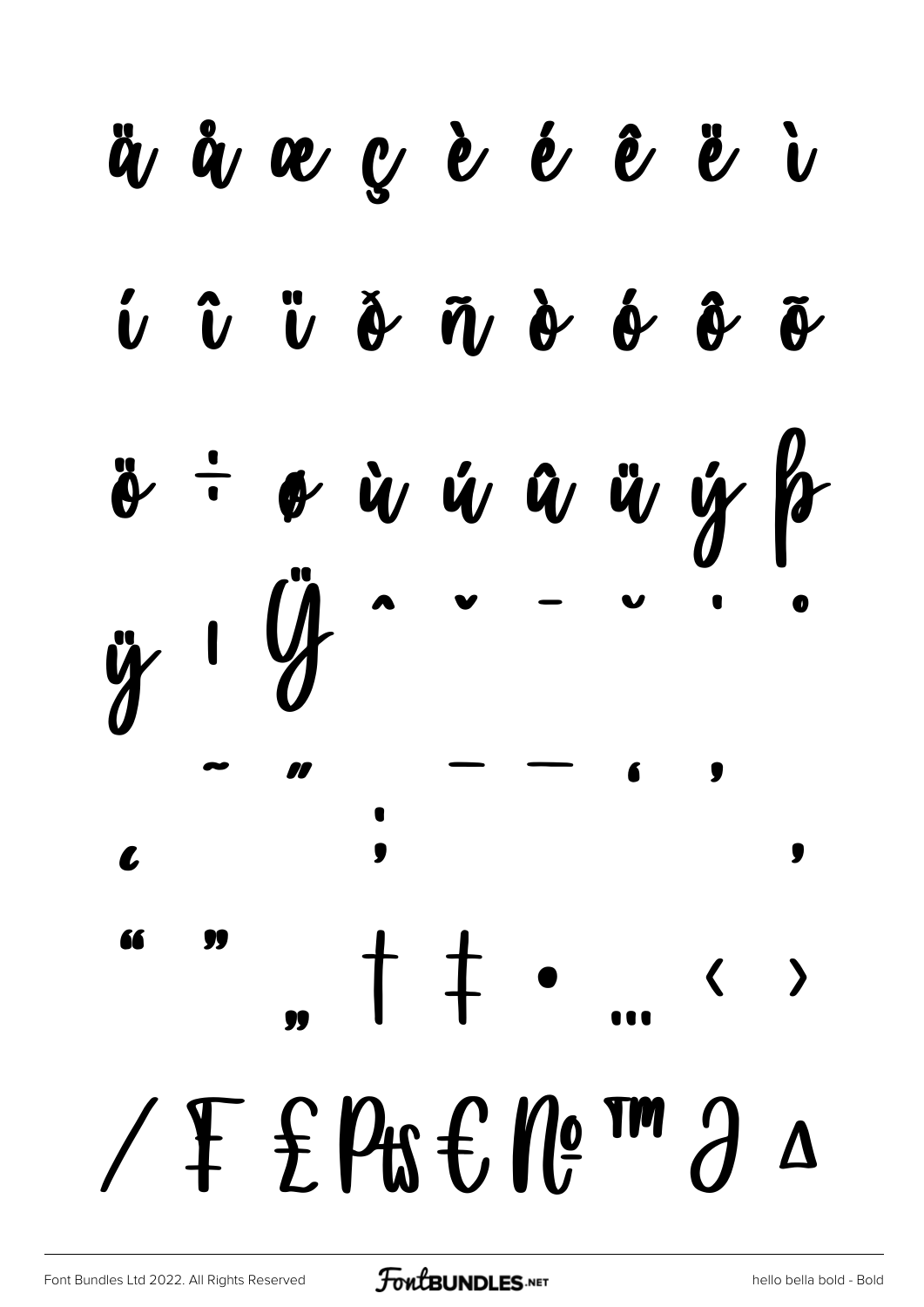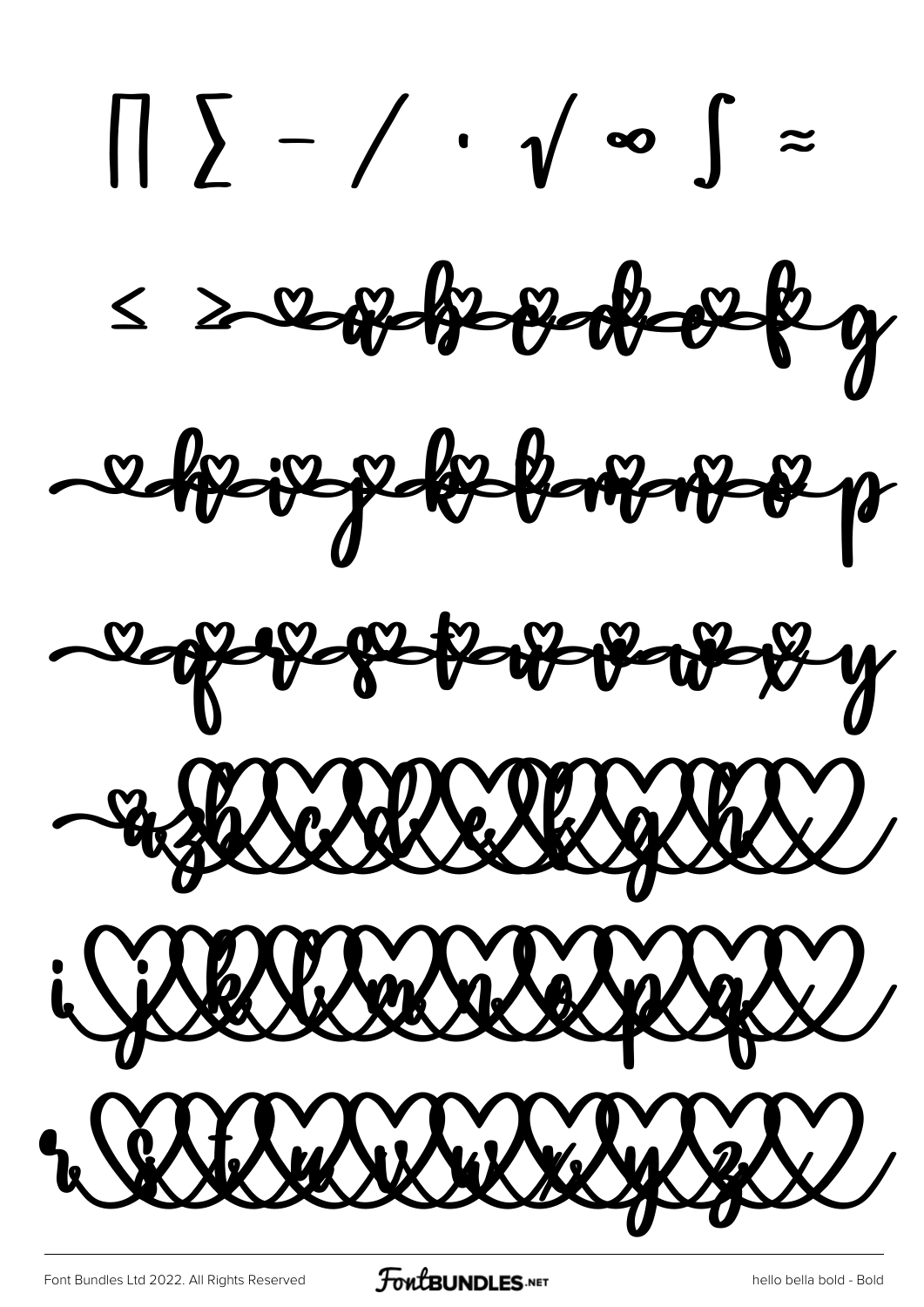$a + b + b + c + c + d - d - d$ 





# th tt & & br frozrjupr  $8\nu$ greddydd Alaby Information

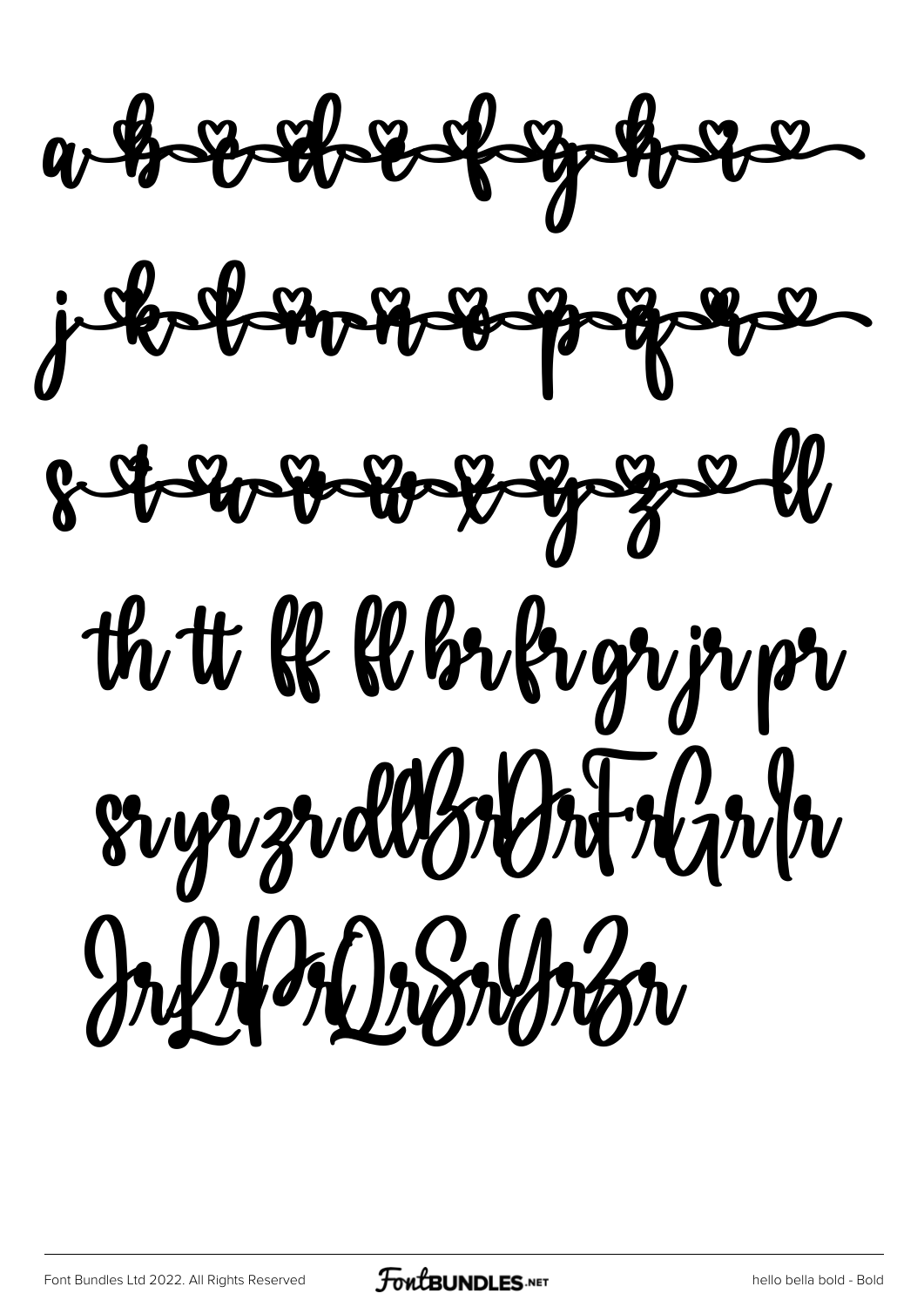#### hello bella bold italic - Regular



Lowercase Characters

akcdekghijklmno *0123456789* 

**Punctuation and Symbols**  $\frac{\%}{\%}$   $\frac{\%}{\%}$   $\frac{\%}{\%}$   $\frac{\%}{\%}$   $\frac{\%}{\%}$   $\frac{\%}{\%}$   $\frac{\%}{\%}$   $\frac{\%}{\%}$   $\frac{\%}{\%}$   $\frac{\%}{\%}$   $\frac{\%}{\%}$   $\frac{\%}{\%}$   $\frac{\%}{\%}$   $\frac{\%}{\%}$   $\frac{\%}{\%}$   $\frac{\%}{\%}$   $\frac{\%}{\%}$   $\frac{\%}{\%}$   $\frac{\%}{\%}$   $\frac{\%}{\%}$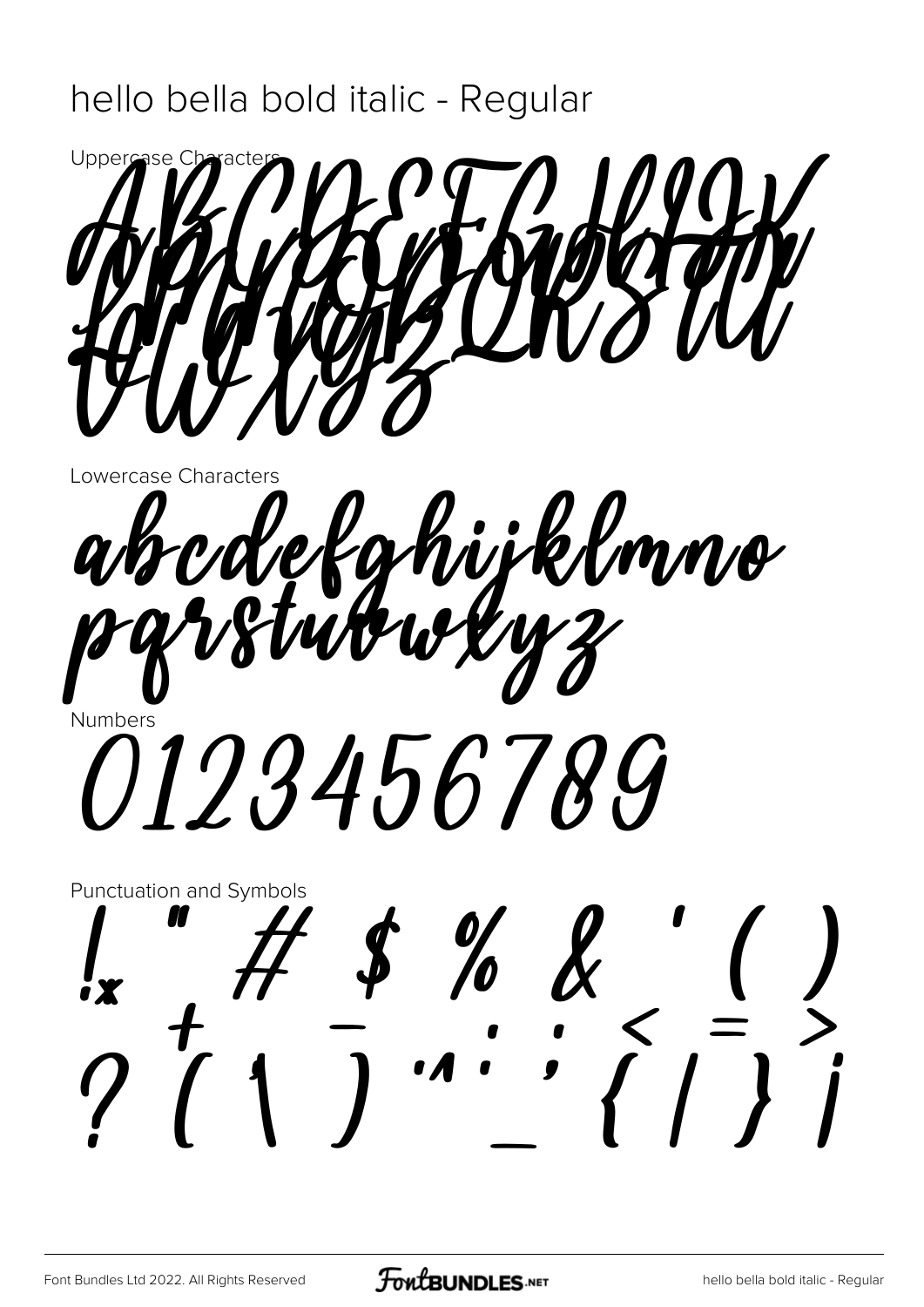$\bm{\mathcal{F}}_{\bm{\mathcal{S}}}^{(V)}$ 

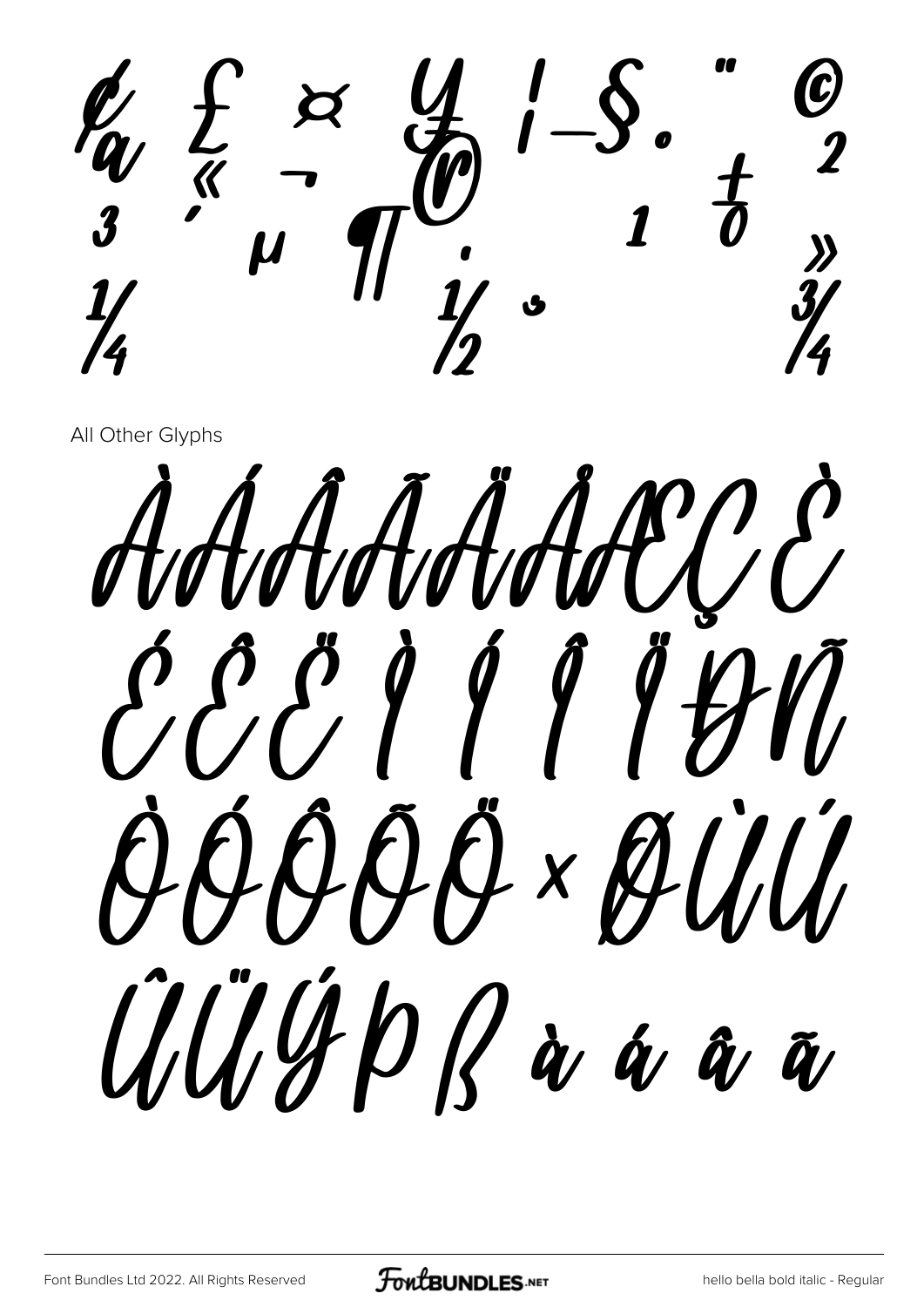ävåvægèéê ë  $\hat{U}$   $\hat{U}$   $\hat{U}$   $\hat{\theta}$   $\hat{\theta}$   $\hat{\theta}$   $\hat{\theta}$   $\hat{\theta}$  $\tilde{\theta}$  $\ddot{\theta}$ ÷ o ù ú û û ÿ þ  $\frac{1}{\sqrt{2}}$ 0  $\displaystyle t$  $\rightarrow$  $\blacklozenge$ TEP ESPECIA  $\Delta$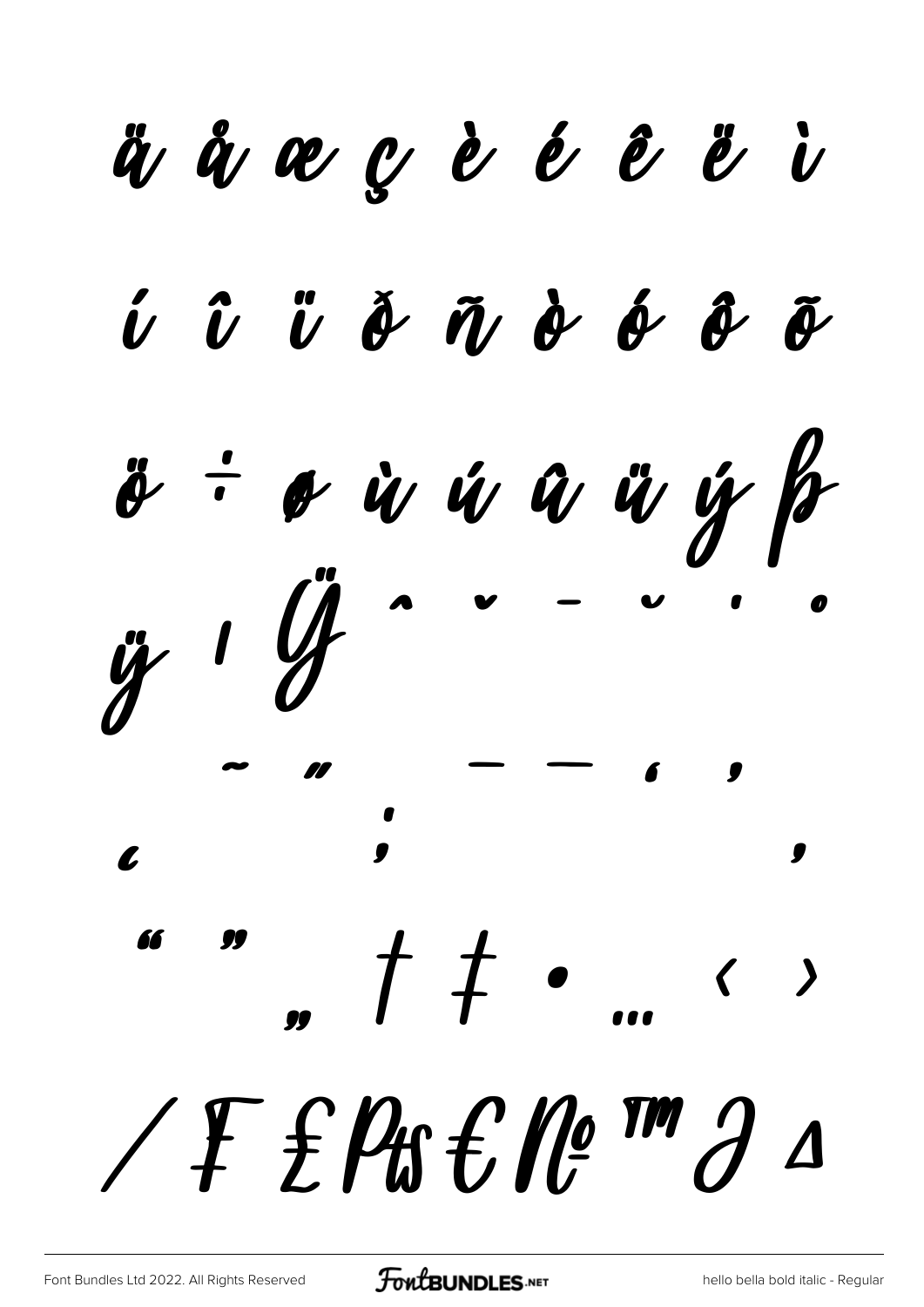*∏ ∑ − ∕ ∙ √ ∞ ∫ ≈ ≤ ≥* e køvep keborer p Rope population of y - a falskelle Skip Salv i Siberberg Salade 2 Rubel Selver 1982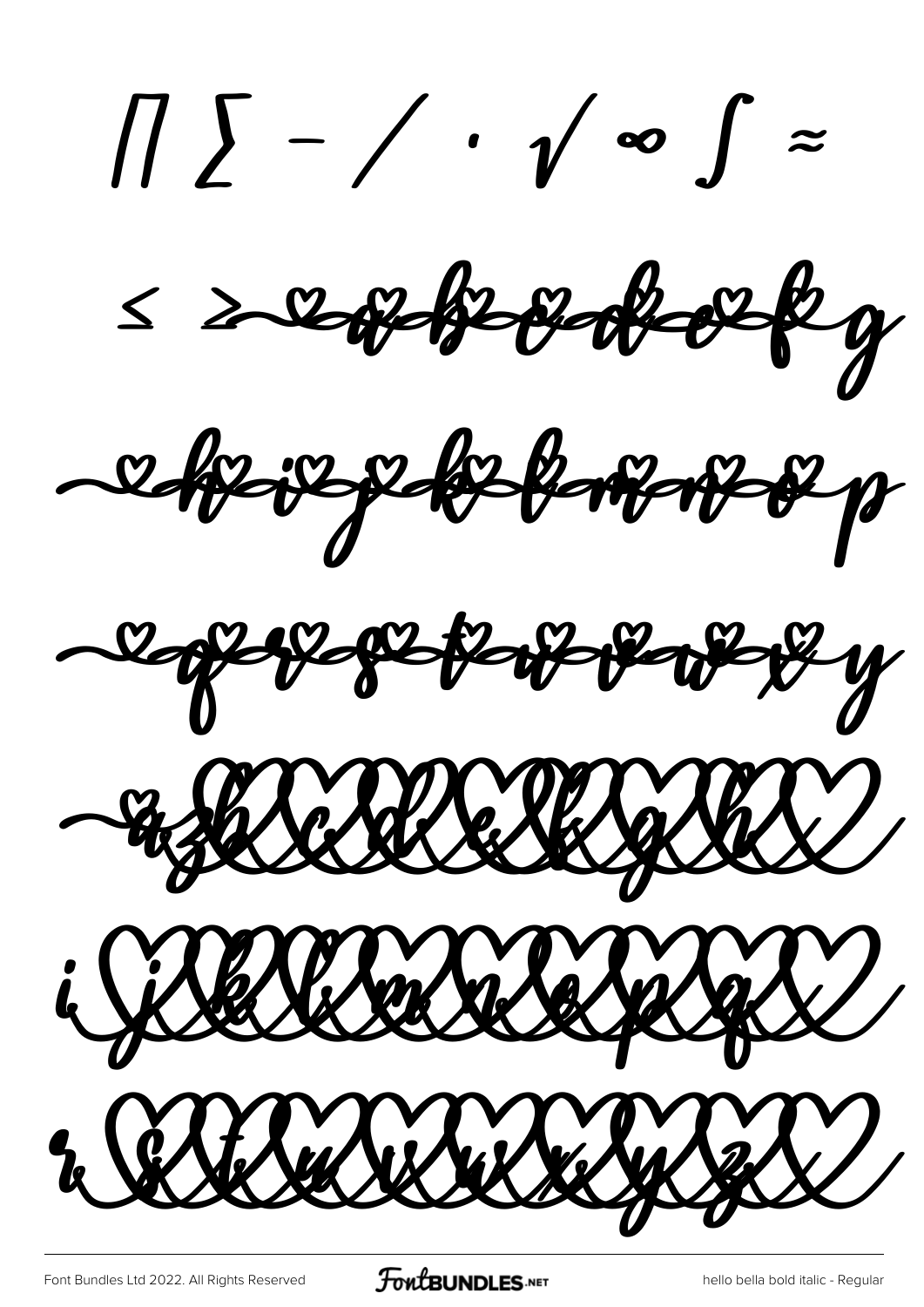



th tt & Whrkvgrjrpr sryrzrddysyntryntr Information

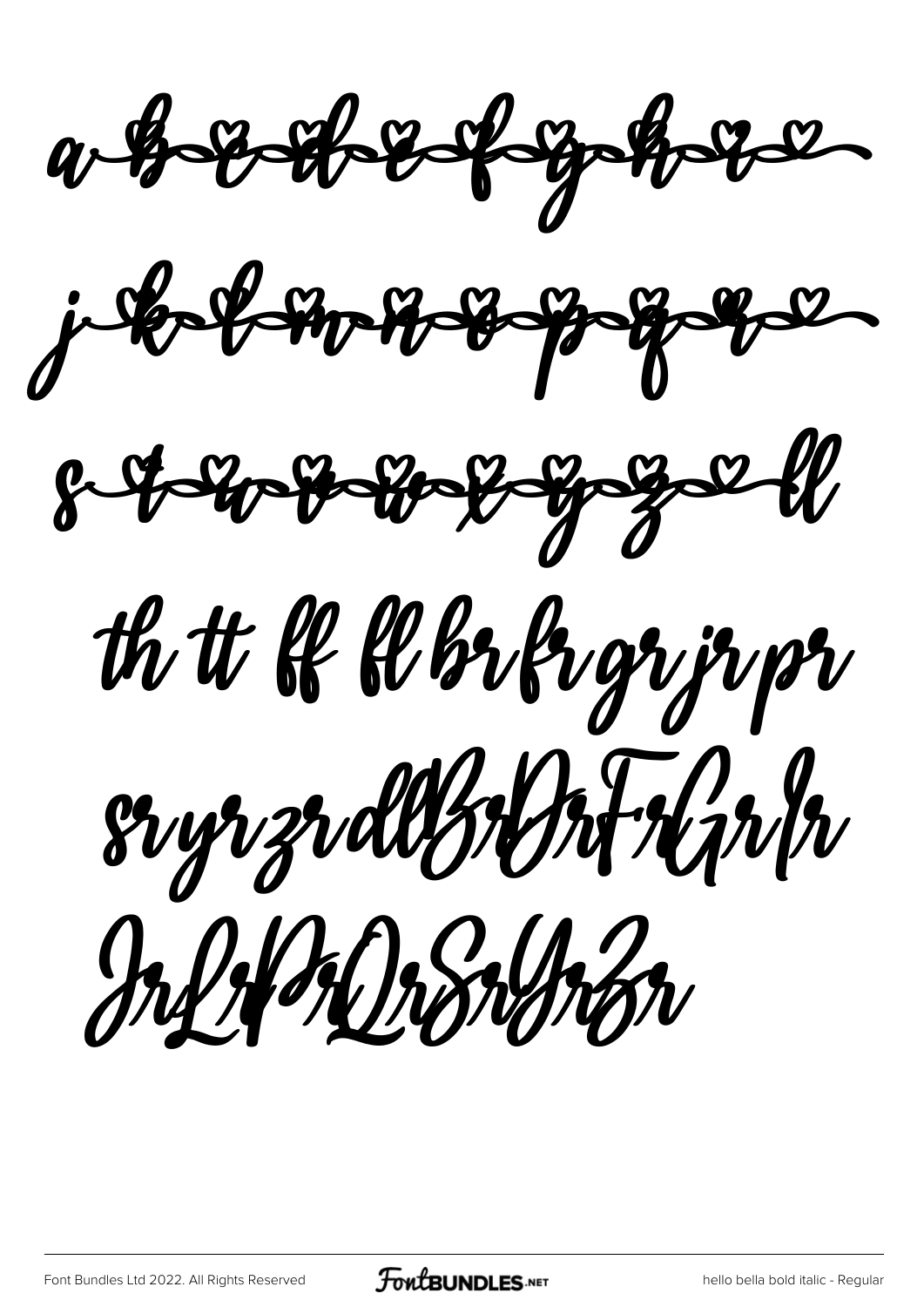#### hello bella italic - Regular



Lowercase Characters

abcdefghijklmnop Numbers

*0123456789* 

**Punctuation and Symbols**  $\begin{array}{c} \text{\$} \\ \text{\$} \\ \text{\$} \\ \text{\$} \\ \text{\$} \\ \text{\$} \\ \text{\$} \\ \text{\$} \\ \text{\$} \\ \text{\$} \\ \text{\$} \\ \text{\$} \\ \text{\$} \\ \text{\$} \\ \text{\$} \\ \text{\$} \\ \text{\$} \\ \text{\$} \\ \text{\$} \\ \text{\$} \\ \text{\$} \\ \text{\$} \\ \text{\$} \\ \text{\$} \\ \text{\$} \\ \text{\$} \\ \text{\$} \\ \text{\$} \\ \text{\$} \\ \text{\$} \\ \text{\$} \\ \text{\$} \\ \text{\$} \\ \text{\$} \\ \text{\$} \\ \text{\$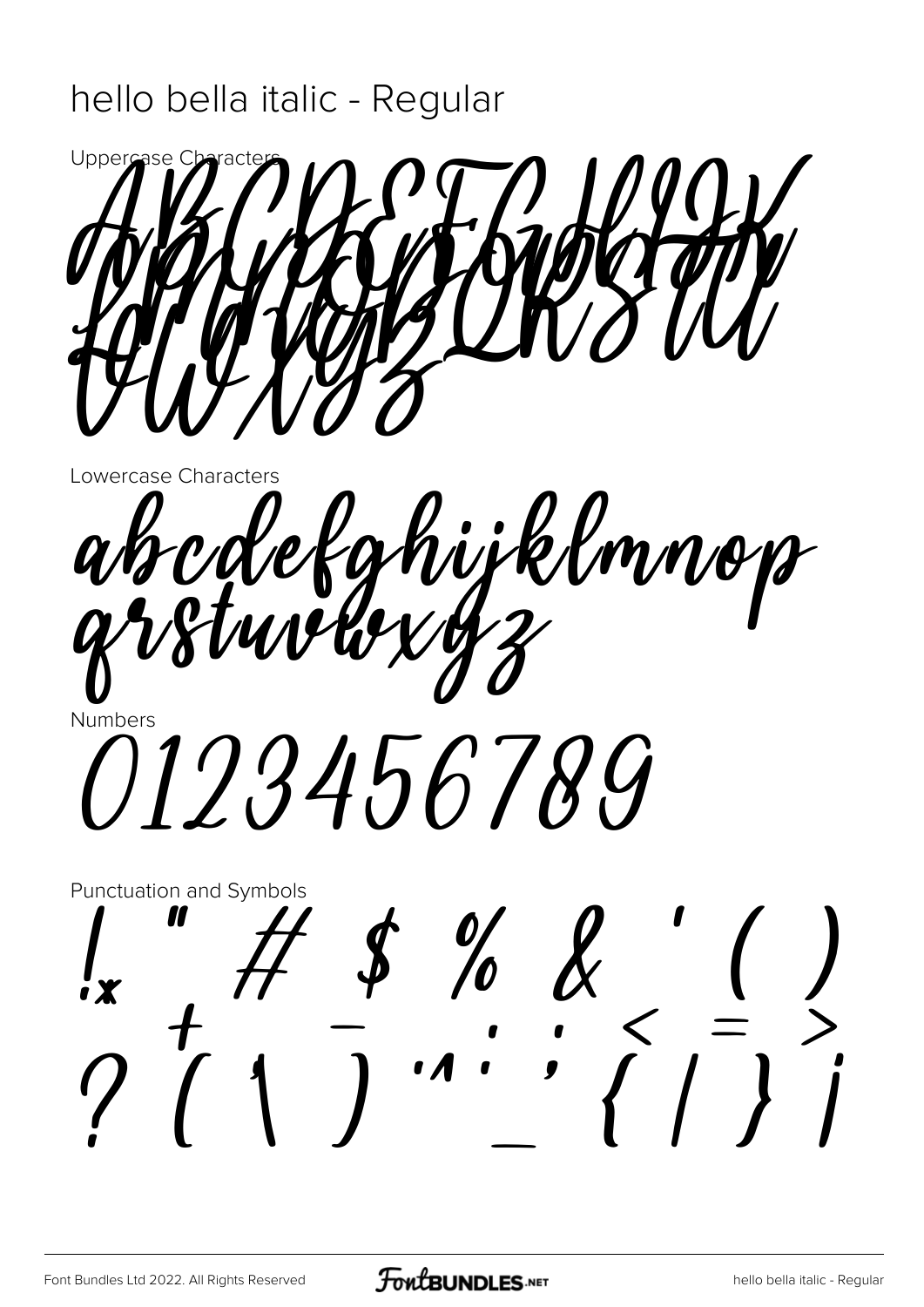$\sum_{k=1}^{n}$  x  $\sum_{j=1}^{n}$ 

AAAAAAACCE 889999991 AAAAA × AUU UUHDRàáãã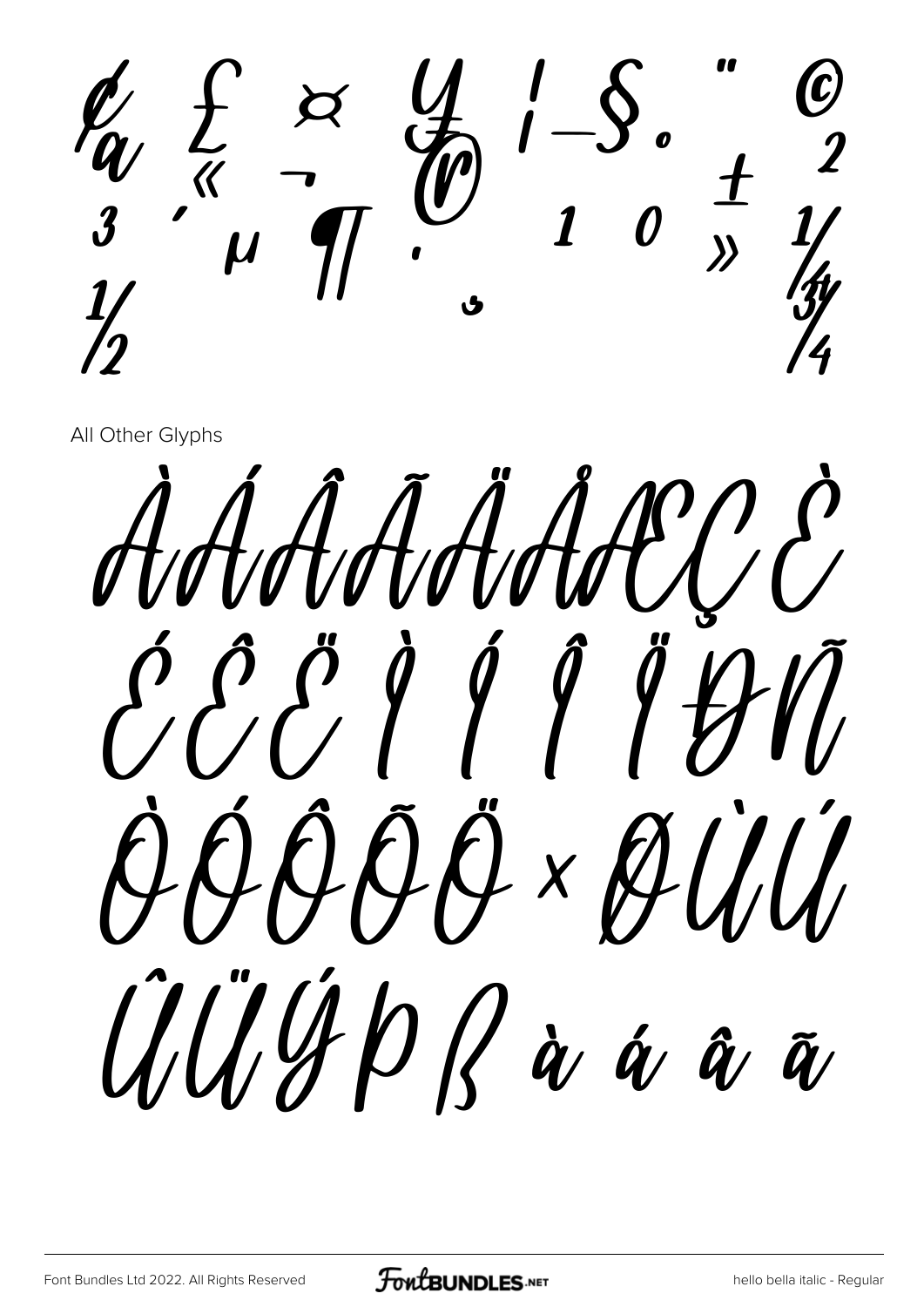ävåvæçèééè  $\hat{U}$   $\hat{U}$   $\hat{U}$   $\hat{\theta}$   $\hat{\theta}$   $\hat{\theta}$   $\hat{\theta}$   $\hat{\theta}$  $\tilde{\bm{\theta}}$  $\ddot{\theta}$ : o ù ú û ü ý fr  $\ddot{y}$  1  $\dot{\mathcal{U}}$ 0 0  $\frac{1}{\pi}$  $\rightarrow$  $\bigg\langle$  $\sqrt{F}$  f  $\beta$  f  $\beta$  f  $\beta$   $\beta$   $\beta$  $\Delta$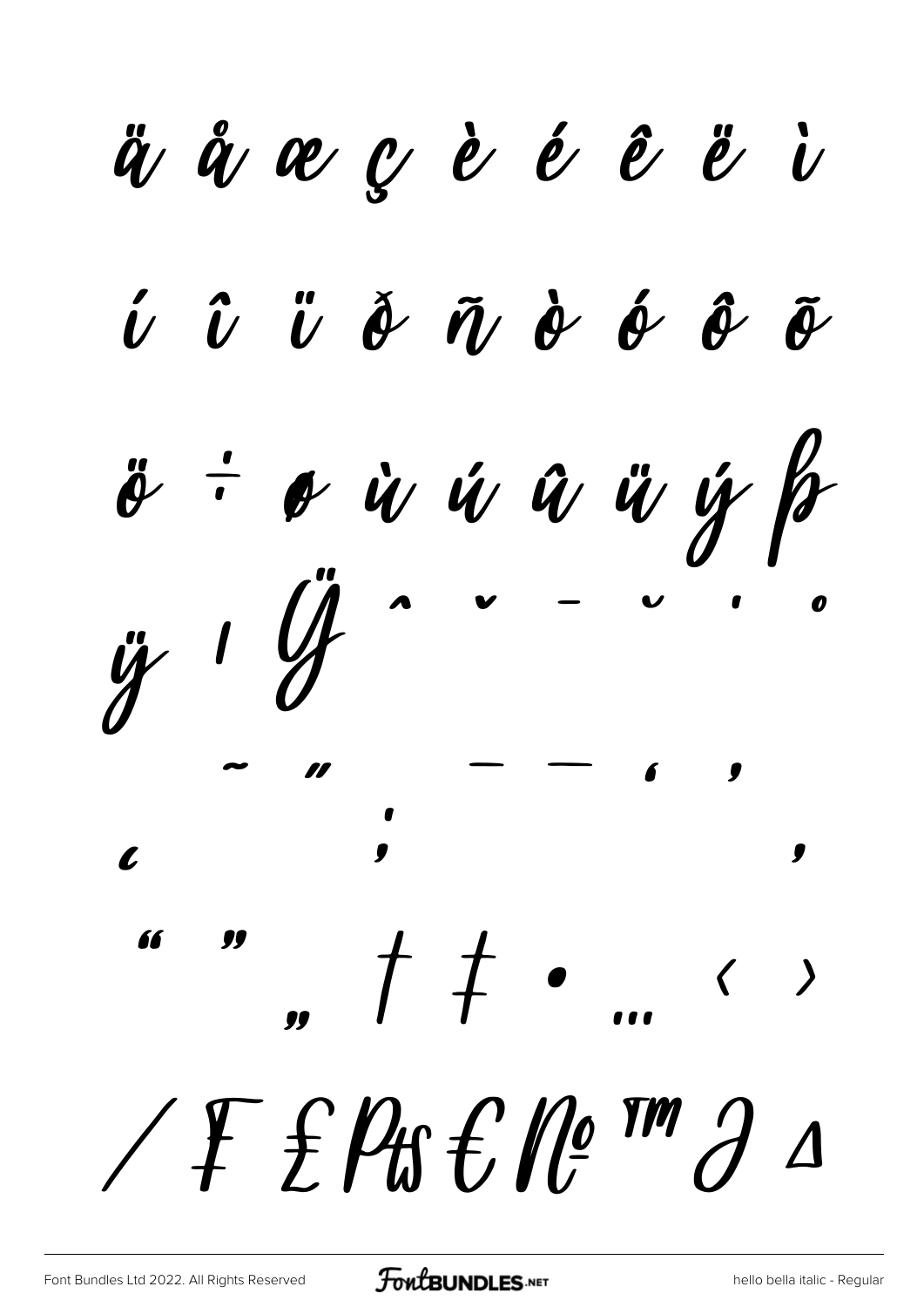*∏ ∑ − ∕ ∙ √ ∞ ∫ ≈ ≤ ≥* eftsjepfeltskompris Rope per per port - a falled le Salgbal i Siberleberleben 42 2 ESTE WERKER